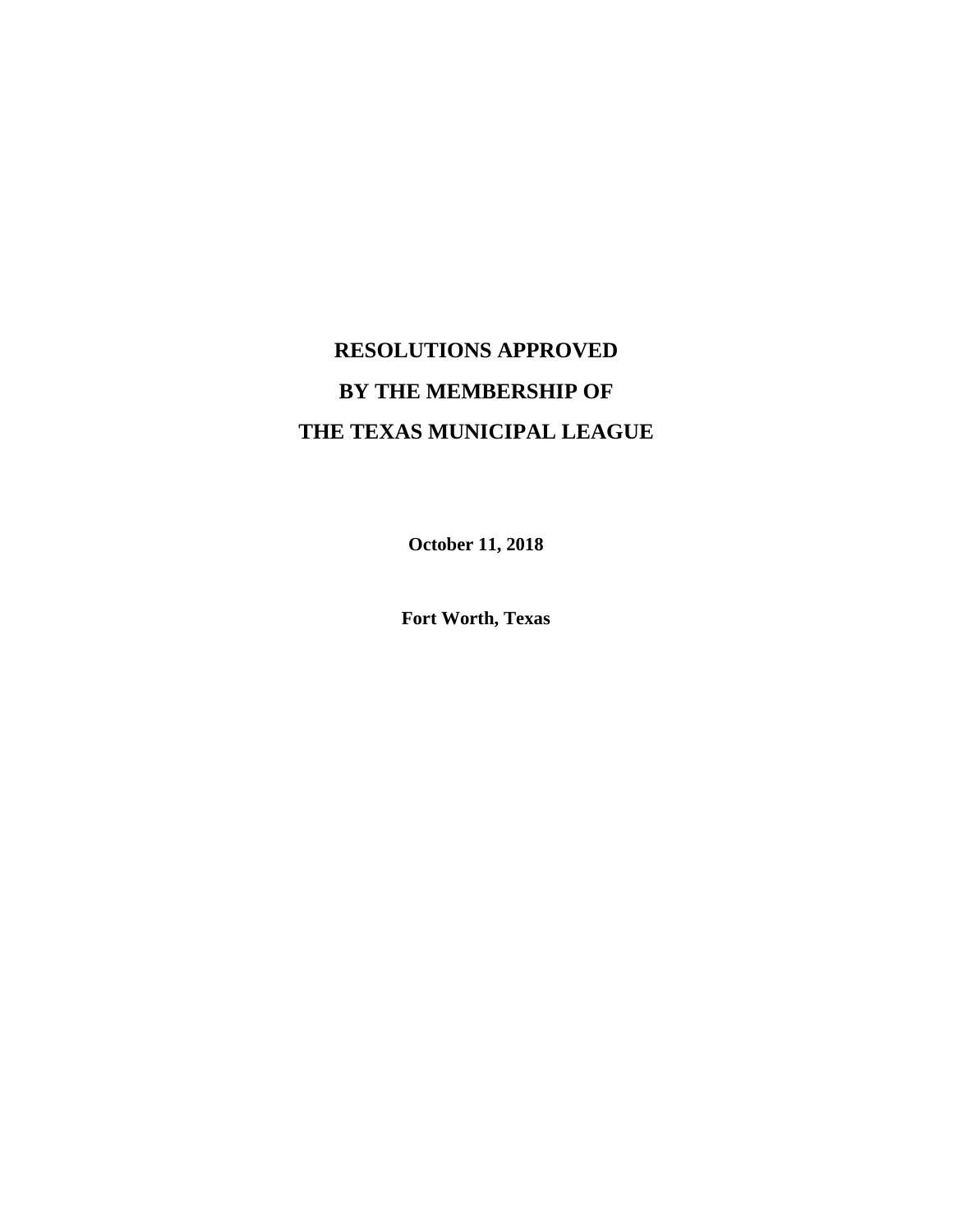# **CONTENTS**

| 9. Municipal Court Building and Security Fund and the Municipal Court Technology |  |
|----------------------------------------------------------------------------------|--|
|                                                                                  |  |
|                                                                                  |  |
|                                                                                  |  |

# **BUSINESS MEETING-ONLY RESOLUTIONS**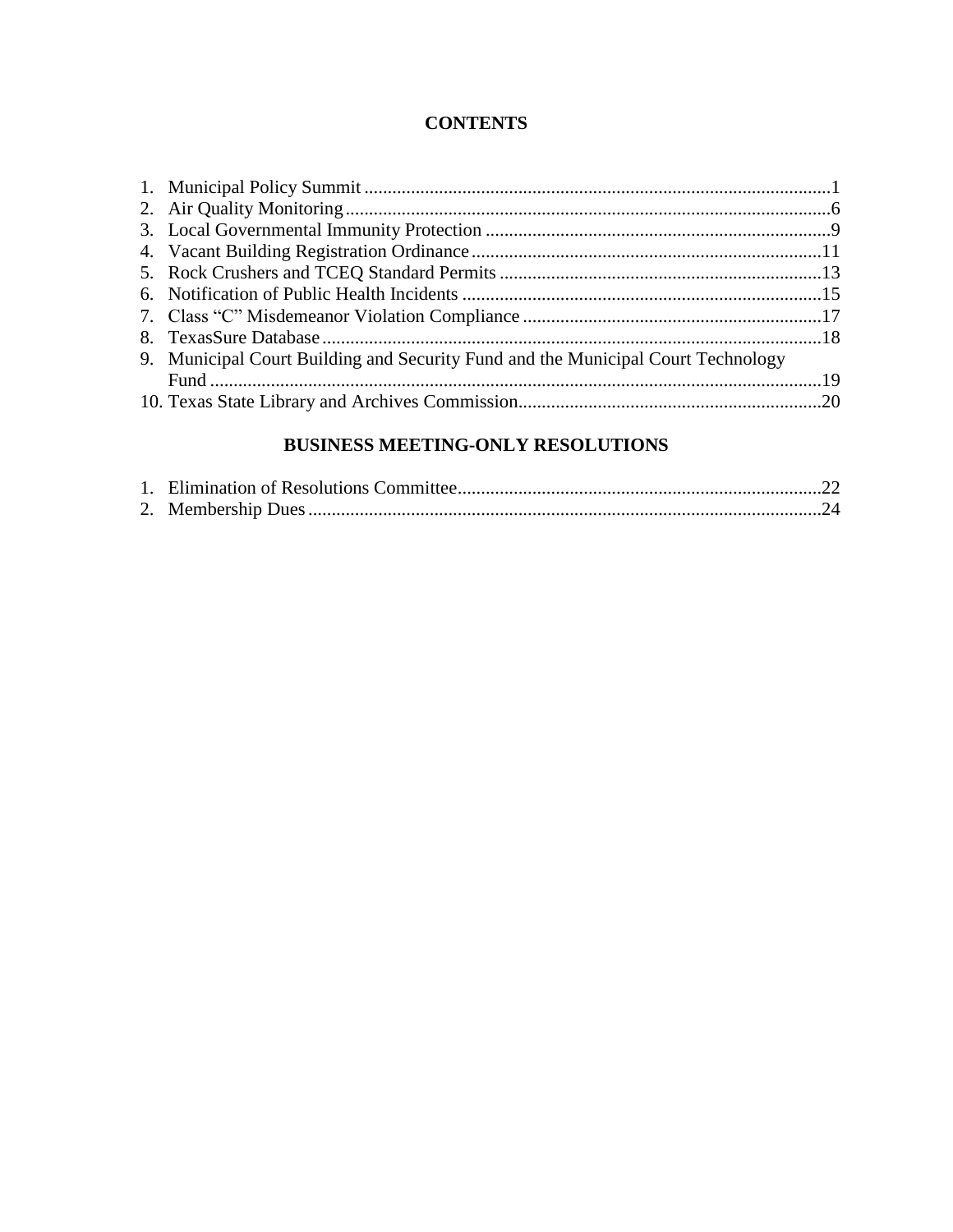1.

#### A RESOLUTION ADOPTING THE REPORT OF THE 2018 TML MUNICIPAL POLICY SUMMIT

WHEREAS, the 2018 TML Municipal Policy Summit was appointed by TML President Holly Gray-Moore early in 2018; and

WHEREAS, more than 100 municipal officials from cities of every size across the state served on the Summit; and

WHEREAS, the Summit studied numerous city-related issues; and

WHEREAS, the Summit has completed its work and has drafted the attached report;

NOW, THEREFORE, BE IT RESOLVED by the delegates assembled at this 2018 Annual Conference of the Texas Municipal League that the attached report of the TML Municipal Policy Summit be accepted and adopted.

PASSED AND APPROVED by the membership of the Texas Municipal League this  $11<sup>th</sup>$  day of October, 2018, at Fort Worth, Texas.

APPROVED:

\_\_\_\_\_\_\_\_\_\_\_\_\_\_\_\_\_\_\_\_\_\_\_

Holly Gray-Moore, President

ATTEST:

Newl Bennett Sendlin

Bennett Sandlin, Executive Director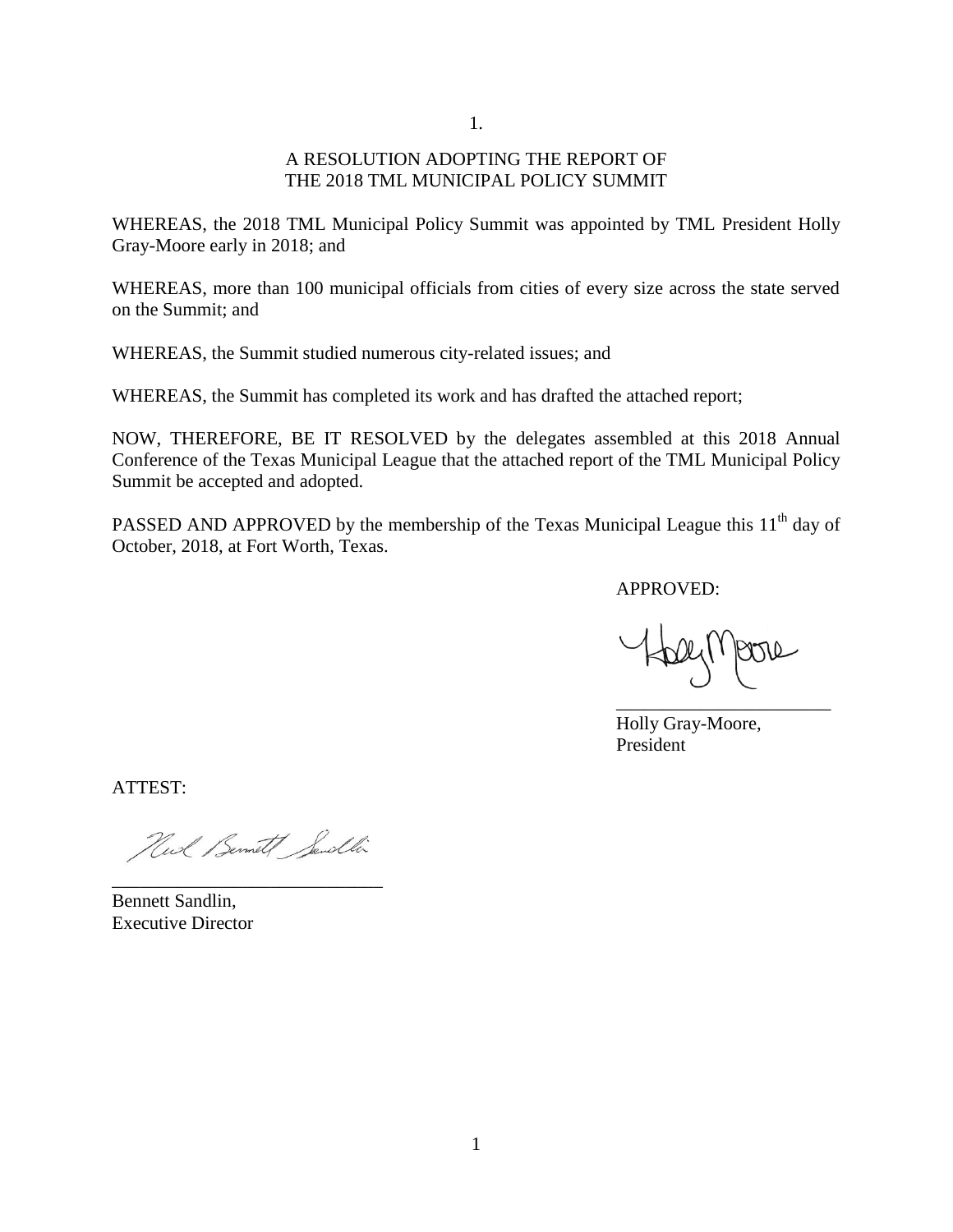# **Municipal Policy Summit Summary of Actions August 23-24, 2018**

# **Harmful Legislation in General/Preemption**

The Summit delegates voted to recommend that the League:

- 1. oppose legislation that would erode municipal authority in any way, would impose an unfunded mandate, or would otherwise be detrimental to cities.
- 2. oppose legislation that would provide for state preemption of municipal authority in general.

# **Revenue and Finance**

The Summit delegates voted to recommend that the League:

- 1. oppose legislation that would impose a revenue and/or tax cap of any type, including a reduced rollback rate, mandatory tax rate ratification elections, lowered rollback petition requirements, limitations on overall city expenditures, exclusion of the new property adjustment in effective rate and rollback rate calculations, or legislation that lowers the rollback rate and gives a city council the option to re-raise the rollback rate.
- 2. oppose legislation that would negatively expand appraisal caps but take no position on legislation that would authorize a council-option reduction in the current ten-percent cap on annual appraisal growth.
- 3. support legislation that would simplify the effective tax rate calculation for notice purposes only, provided the legislation would have no effect on either the underlying effective tax rate and rollback tax rate calculations themselves, or upon the hold harmless exemptions to those rates.
- 4. support legislation extending the sunset date for Chapter 312 tax abatement authority only if the business lobby groups whose members benefit from tax abatement agreements refrain from any support for harmful revenue and expenditure caps.
- 5. oppose legislation that would impose new property tax or sales tax exemptions that substantially erode the tax base.
- 6. support: (1) legislation that would make beneficial amendments to the equity appraisal statute; (2) legislation that would close the "dark store" theory of appraisal loophole; and (3) legislation that would require mandatory disclosure of real estate sales prices.
- 7. support: (1) legislation that would authorize a council-option property tax exemption of a portion of the appraised value of property damaged by a disaster; and (2) legislation that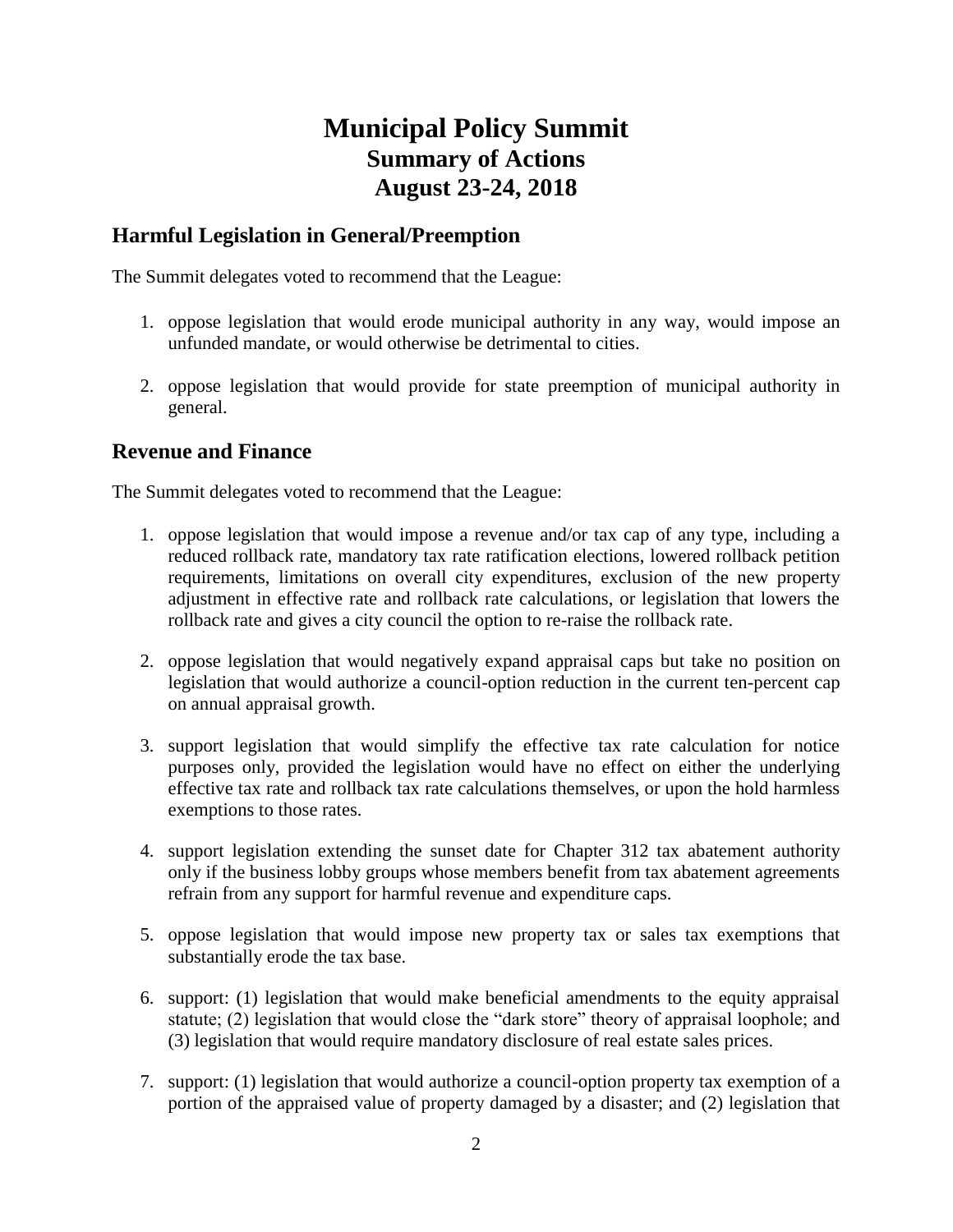would authorize a council-option city homestead exemption expressed as a percentage or flat-dollar amount.

- 8. support legislation that would convert the sales tax reallocation process from a ministerial process into a more formalized administrative process.
- 9. with regard to economic development: (1) take no position on legislation that would broaden the authority of Type A or Type B economic development corporations; and (2) oppose legislation that would limit the authority of Type A or Type B economic development corporations statewide, but take no position on legislation that is regional in scope and that is supported by some cities in that region.
- 10. oppose legislation that would erode the ability of a city to issue debt.
- 11. oppose legislation that would limit or eliminate the current flexibility of the Major Events Reimbursement Program as a tool for cities to attract or host major events and conventions.

# **Regulation of Development**

The Summit delegates voted to recommend that the League:

- 1. oppose legislation that would erode municipal authority related to development matters, including with respect to the following issues: (1) annexation, (2) eminent domain, (3) zoning, (4) regulatory takings; (5) building codes, (6) tree preservation, and (7) shortterm rentals.
- 2. support legislation that would expand municipal annexation authority.
- 3. support legislation that would authorize a city council to opt-in to requiring residential fire sprinklers in newly constructed single-family dwellings.

# **Utilities and Transportation**

The Summit delegates voted to recommend that the League:

- 1. oppose state or federal legislation or rules that would erode the authority of a city to be adequately compensated for the use of its rights-of-way and/or erode municipal authority over the management and control of rights-of-way.
- 2. support legislation that would: (1) allow for greater flexibility by cities to fund local transportation projects; (2) amend or otherwise modify state law to help cities fund transportation projects; or (3) provide cities with additional funding options and resources to address transportation needs that the state and federal governments are unable or unwilling to address.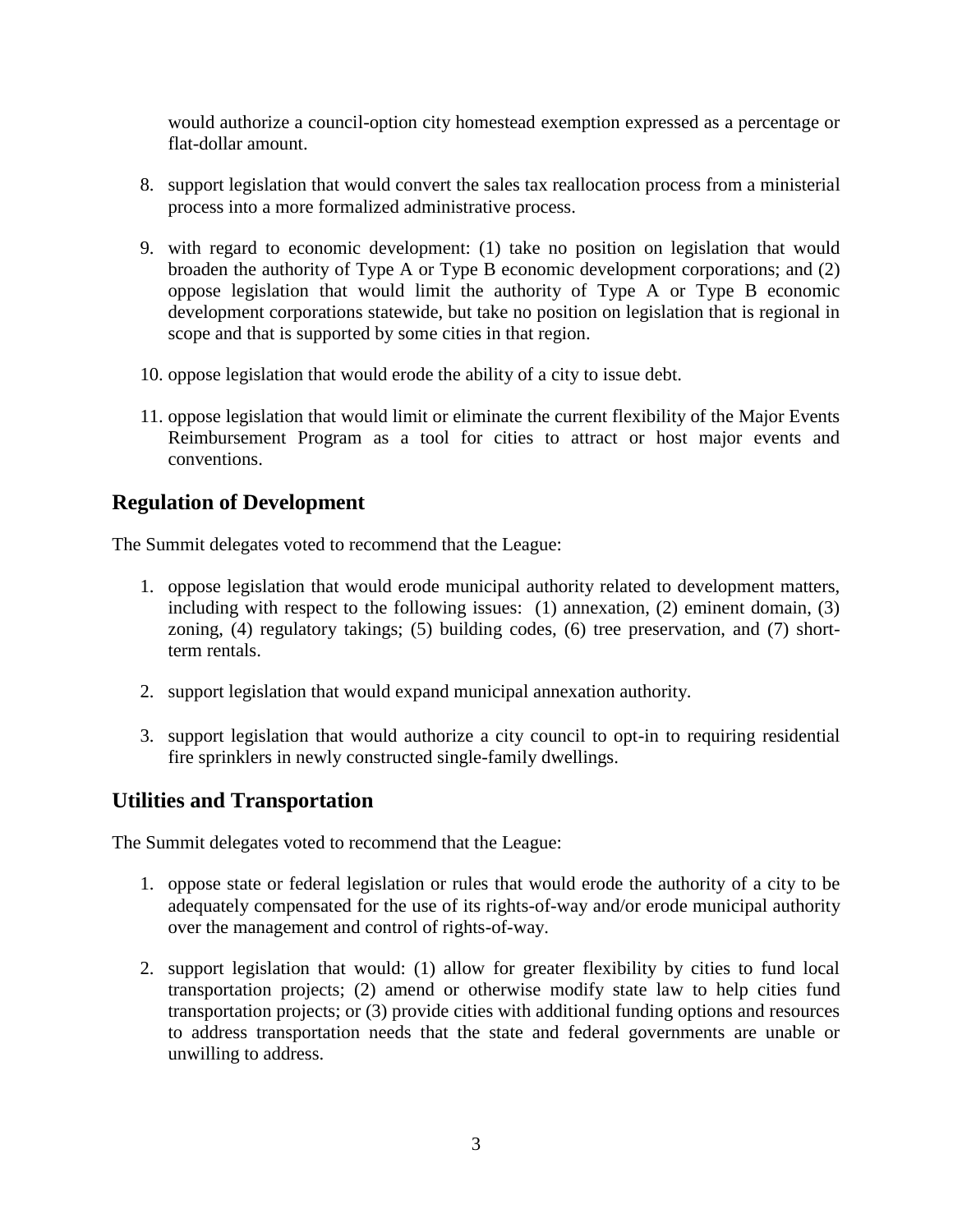- 3. support legislation that would: (1) provide additional funding to the Texas Department of Transportation for transportation projects that would benefit cities; and (2) provide local, state, and federal transportation funding for rail as one component of transportation infrastructure.
- 4. oppose legislation that would erode municipal authority over billboards or place any unfunded mandate on cities relating to billboards.

# **Miscellaneous (Public Safety, Personnel, Elections, Municipal Court, Member-Submitted Items):**

The Summit delegates voted to recommend that the League:

- 1. take no position on legislation that would standardize red light photo enforcement systems, so long as the underlying authority is not eliminated. (Further, the committee recommends that TML defer to the Texas Red Light Coalition on more detailed matters relating to revisions to red light camera policy.)
- 2. take no position on legislation that would amend the affected provisions of the Texas Government Code relating to the Texas Municipal Retirement System to allow for greater flexibility in retiree pension increases and provide for a forgiveness provision for cities that stopped the regular repeating COLA payments without reference to a cost of living index.
- 3. oppose legislation that would further erode local control as it pertains to retirement issues.
- 4. oppose legislation that would substantively change or expand the scope of the current disease presumption law, unless doing so is supported by reputable, independent scientific research.
- 5. oppose legislation that would require candidates for city office to declare party affiliation in order to run for office.
- 6. oppose legislation that would eliminate any of the current uniform election dates.
- 7. in relation to municipal courts: (1) oppose legislation that would impose additional state fees or costs on municipal court convictions or require municipal courts to collect fine revenue for the state; and (2) support legislation that would allow a more equitable way of distributing court fines that would result a higher percentage of fines being kept local, where the laws are enforced, the court is held, and the fines collected.
- 8. oppose legislation that would: (1) require the reporting of lobbying activities beyond the requirements in current law; (2) limit or prohibit the authority of city officials to use municipal funds to communicate with legislators; and (3) limit or prohibit the authority of the Texas Municipal League to use any revenue, however derived, to communicate with legislators.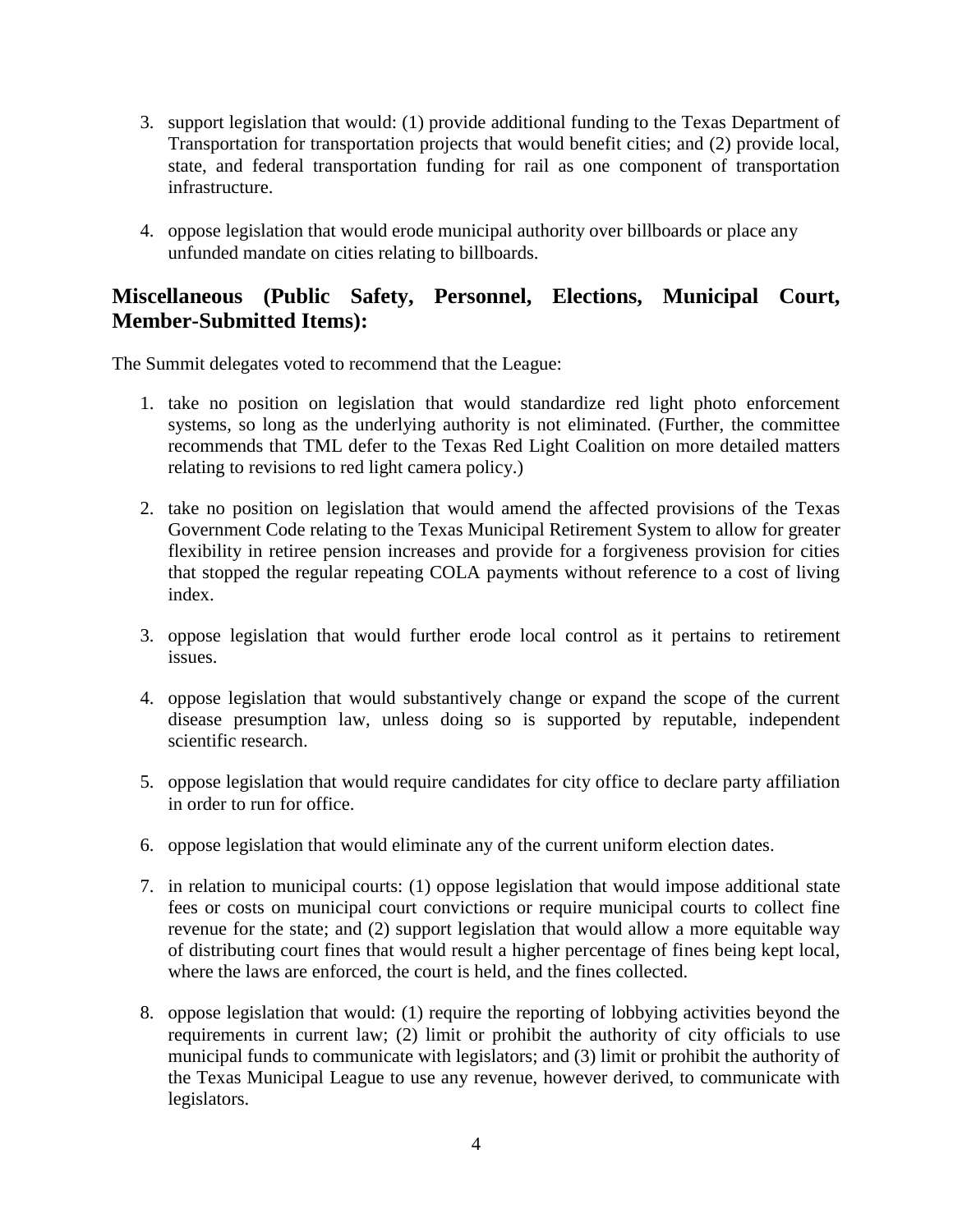- 9. support additional appropriations for the Texas Veterans Commission and the Texas Workforce Commission skills for veterans initiative that dedicates state funding to address the training needs of veterans returning home and entering the Texas workforce.
- 10. support legislation that: (1) clarifies federal congressional intent of federal transit law to protect cities across the United States from being penalized due a to a population drop suffered as a direct result of a natural disaster, retroactive to 2000; (2) explicitly states that only presidentially declared major disasters are covered, in accordance with the Robert T. Stafford Disaster Relief and Emergency Assistance Act (P.L. 100-707); and (3) protects federal transit funding streams for urbanized areas until the execution of the next decennial census.
- 11. support legislation that would request that the legislature increase funding for the Texas Intrastate Fire Mutual Aid System to \$3 million annually.
- 12. support legislation that would allow cities the option of using either an official newspaper or a website for the publication of legal notices.
- 13. support legislation that would allow a city to lower the prima facie speed limit from 30 to 25 miles per hour without the need for a traffic study.

# **Other**

The Summit delegates directed League staff to seek the guidance of the TML executive committee in relation to tax abatement agreements should the "support" position included elsewhere in this program no longer encompass evolving scenarios.

The Summit delegates directed League staff to seek the guidance of the TML board of directors on issues related to sales taxes on remote sales.

The Summit delegates requested that, after the 2019 legislative session, the TML President appoint a committee to study seeking additional local option transportation funding mechanisms.

The Summit delegates requested that the TML President appoint a committee to study and make recommendations to the TML board of directors on issues related to initiative and referendum.

The Summit delegates concurred with the [legislative program](http://traps.org/legislative-efforts/) of the Texas Recreation and Park Society, but disapproved the provision in that program relating to prohibiting firearms at certain types of city events.

The Summit delegates directed League staff to work with the City of Leary on legislation that would reduce cost drivers for small city audits, so long as appropriate statutory safeguards remain in place.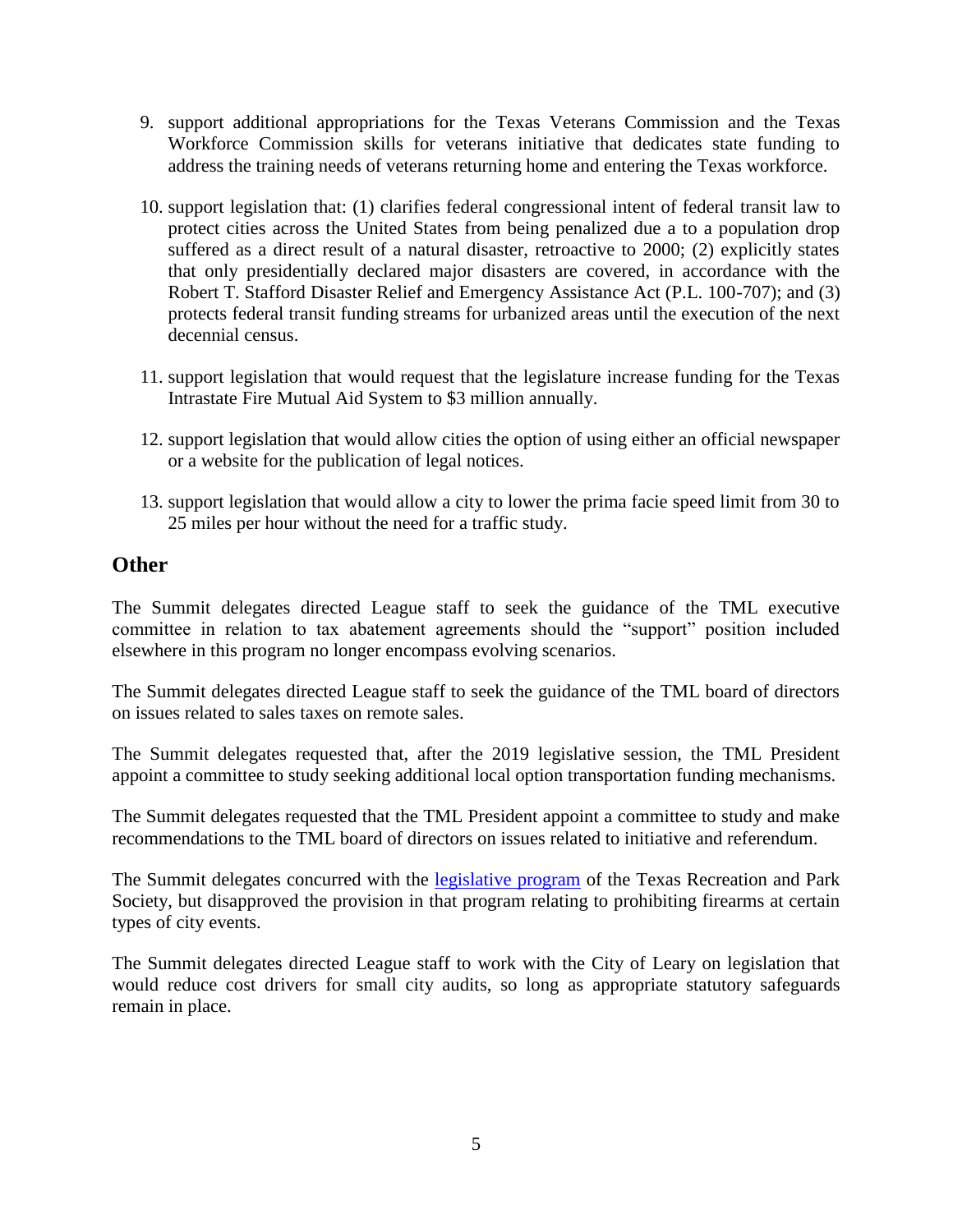#### A RESOLUTION RELATING TO THE RESTORATION OF FUNDING TO THE TEXAS COMMISSION ON ENVIRONMENTAL QUALITY FOR AIR QUALITY MONITORING AND MITIGATION PROGRAMS FOR NEAR NON-ATTAINMENT COMMUNITIES ESSENTIAL TO REMAIN IN COMPLIANCE WITH THE NATIONAL AMBIANT AIR QUALITY STANDARDS FOR OZONE ESTABLISHED BY THE UNITED STATES ENVIRONMENTAL PROTECTION AGENCY THROUGH THE CLEAN AIR ACT

WHEREAS, Texas communities like Austin, Beaumont, Corpus Christi, El Paso, Granbury, Killeen/Temple, Longview/Tyler/Marshall, San Antonio, Victoria, and Waco have efficiently and effectively utilized funding provided in the General Appropriations Act in a rider to the Texas Commission on Environmental Quality (TCEQ) to implement air quality monitoring, and mitigation strategies to remain in compliance with current and proposed National Ambient Air Quality Standard for Ozone by the United States Environmental Protection Agency (EPA) as authorized in the federal Clean Air Act; and

WHEREAS, the Clean Air Act directs the states to develop state implementation plans (SIPs), applicable to appropriate industrial sources in the state, in order to achieve ozone standards, the lack of funding for near non-attainment communities resulting from a line item veto by Governor Greg Abbott in the 2018-2019 General Appropriations Act prevents impacted communities to implement strategies in the adopted Texas SIP, and local governments do not have the financial capacity to assume the responsibilities of an unfunded mandate by the State of Texas; and

WHEREAS, the health and quality of life for millions of Texas residents in near non-attainment communities has benefitted greatly from the strategies, services and programs implemented at the local level by local governments, businesses, and industry to reduce ozone levels and remain in compliance with federal standards; and

WHEREAS, the Corpus Christi air-shed remains in attainment of the most recently established ozone standards announced by the EPA in 2015 of 70 parts per billion (ppb); and

WHEREAS, two programs in Corpus Christi served to ensure the Corpus Christi air-shed's continued attainment of ozone standards: Texas A&M University Corpus Christi Pollution Prevention Partnership's vehicle emissions reduction program, and Texas A&M University Kingsville's ozone air monitor program; and

WHEREAS, both the Texas A&M University Corpus Christi Pollution Prevention Partnership's vehicle emissions reduction program, and Texas A&M University Kingsville's ozone air monitor program relied on funding through the TCEQ's Clean Air Account No. 151; and

WHEREAS, Rider funding to support the continuation of the Texas A&M University Corpus Christi Pollution Prevention Partnership's vehicle emissions reduction program and Texas A&M University Kingsville's ozone air monitor program was vetoed after adjournment of the 85<sup>th</sup> Regular Session of the Texas Legislature by Governor Abbott after it had been recommended by the Legislative Budget Board, and adopted without opposition by both the Texas House of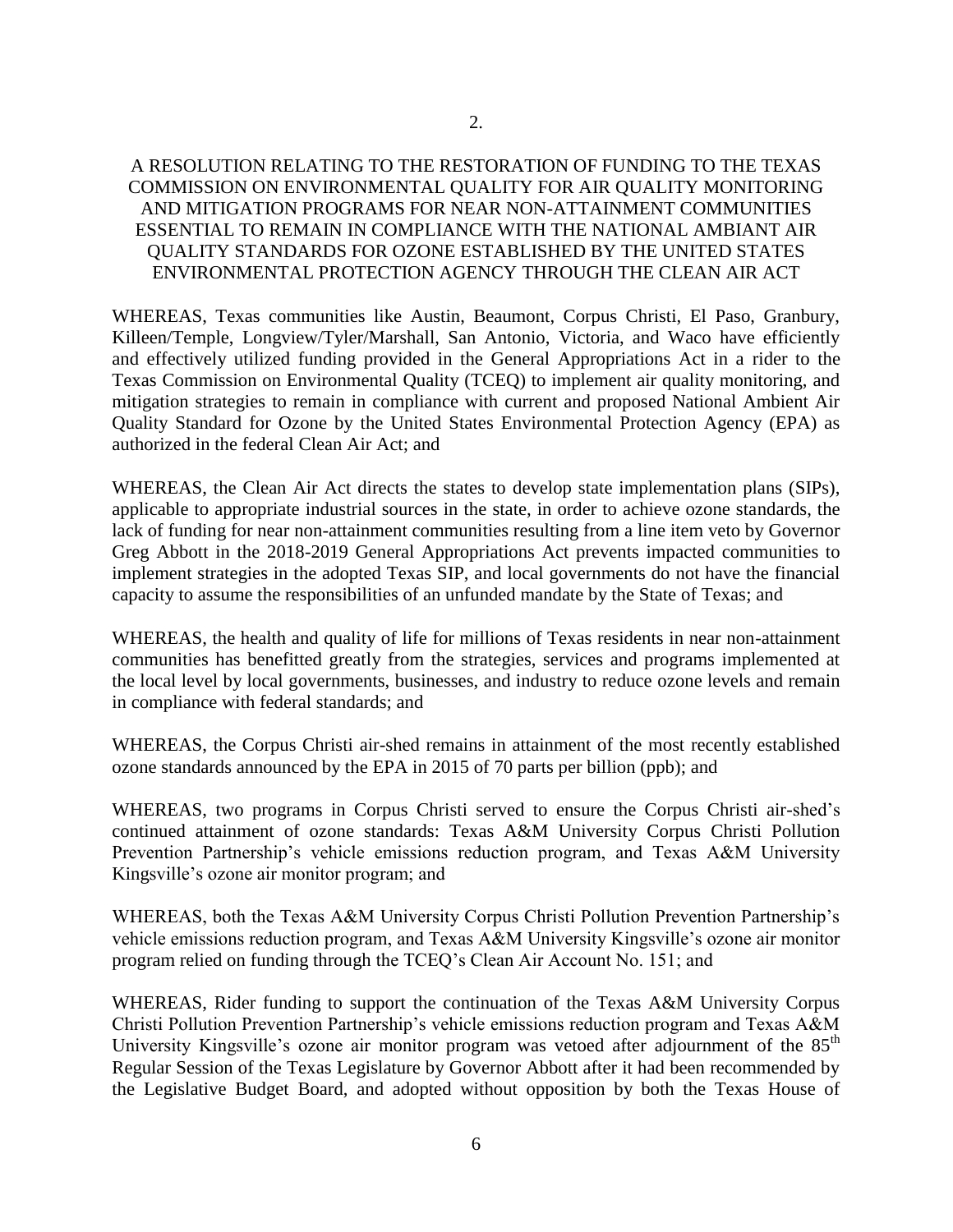Representatives and the Texas Senate, stripping these critical programs of the funding needed to continue; and

WHEREAS, without restoration of funding by the 86<sup>th</sup> Texas Legislature, both the Texas A&M University Corpus Christi Pollution Prevention Partnership's vehicle emissions reduction program and Texas A&M University Kingsville's ozone air monitor program will cease to operate thereby risking Corpus Christi air-shed's continued attainment designation of ozone standards; and

WHEREAS, the Texas A&M University Corpus Christi Pollution Prevention Partnership's vehicle emissions reduction program protects Corpus Christi's attainment status of ozone standards by providing over 10 tons of reductions of ozone causing emissions each year at a cost of approximately \$4,700 per ton compared to the possible costs of \$50,000 a ton or more for offset emissions should a development choose to site in Corpus Christi that no longer attains ozone standards; and

WHEREAS, without the restoration of funding to the TCEQ by the  $86<sup>th</sup>$  Texas Legislature, Corpus Christi is stripped of the only program that works to reduce the mobile source emissions that are a significant 30 percent contributor to Corpus Christi's ozone causing emissions; and

WHEREAS, without the restoration of funding provided by the 86<sup>th</sup> Texas Legislature, Corpus Christi is stripped of the ozone research monitors that support proving and documenting transported emissions that are not generated in our air-shed, and possible consideration for attainment designations; and

WHEREAS, the economic burden on the State of Texas to bring a non-attainment community back into attainment is far greater than the cost to restore funding that assists struggling attainment communities to remain an attainment community in the State of Texas; and

WHEREAS, the economic burden for a business to obtain a permit to locate or expand in Corpus Christi is significantly increased should funding for the TCEO not be restored by the  $86<sup>th</sup>$  Texas Legislature and Corpus Christi loses the critical ozone attainment protection programs of the Texas A&M University Corpus Christi Pollution Prevention Partnership's vehicle emissions reduction program and Texas A&M University Kingsville's ozone air monitor program programs, and fall into non-attainment of ozone standards; and

WHEREAS, the Corpus Christi air-shed prides itself on being a national leader in voluntary actions and programs that work to keep our industrial based community in attainment of toughened ozone standards;

NOW, THEREFORE, BE IT RESOLVED by the delegates assembled at this 2018 Annual Conference of the Texas Municipal League that the League urge the Governor, Lieutenant Governor, the Speaker of the Texas House of Representatives, the Texas Senate and Texas House of Representatives to support legislation that would restore funding to the TCEQ in the FY 2020-2021 General Appropriations Act for air quality programs in all near non-attainment communities.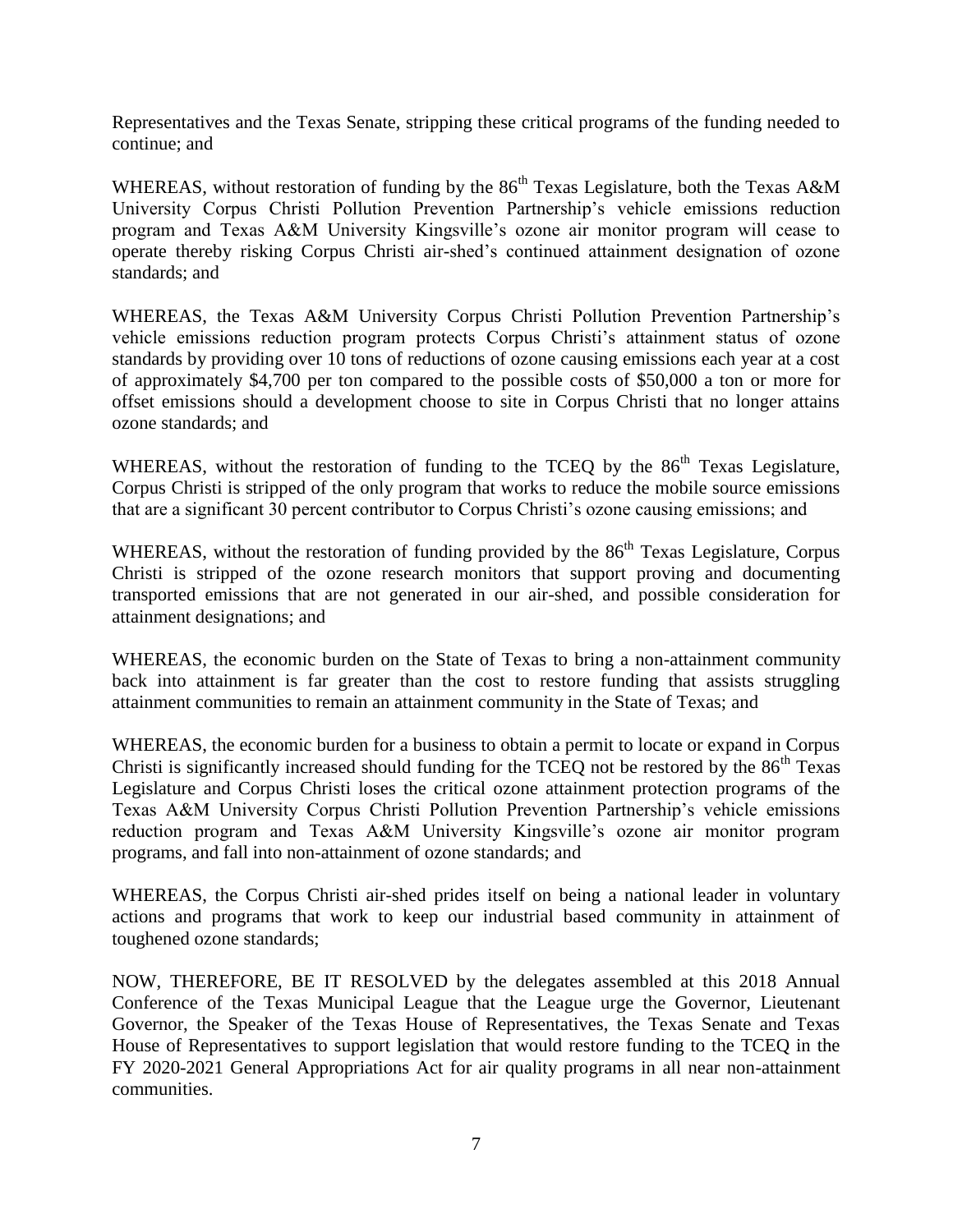PASSED AND APPROVED by the membership of the Texas Municipal League this 11<sup>th</sup> day of October, 2018, at Fort Worth, Texas.

APPROVED:

poro  $HDP(N)$ \_\_\_\_\_\_\_\_\_\_\_\_\_\_\_\_\_

Holly Gray-Moore, President

ATTEST:

Huck Bernet Sendlin

\_\_\_\_\_\_\_\_\_\_\_\_\_\_\_\_\_\_\_\_\_\_\_\_\_\_\_\_\_

Bennett Sandlin, Executive Director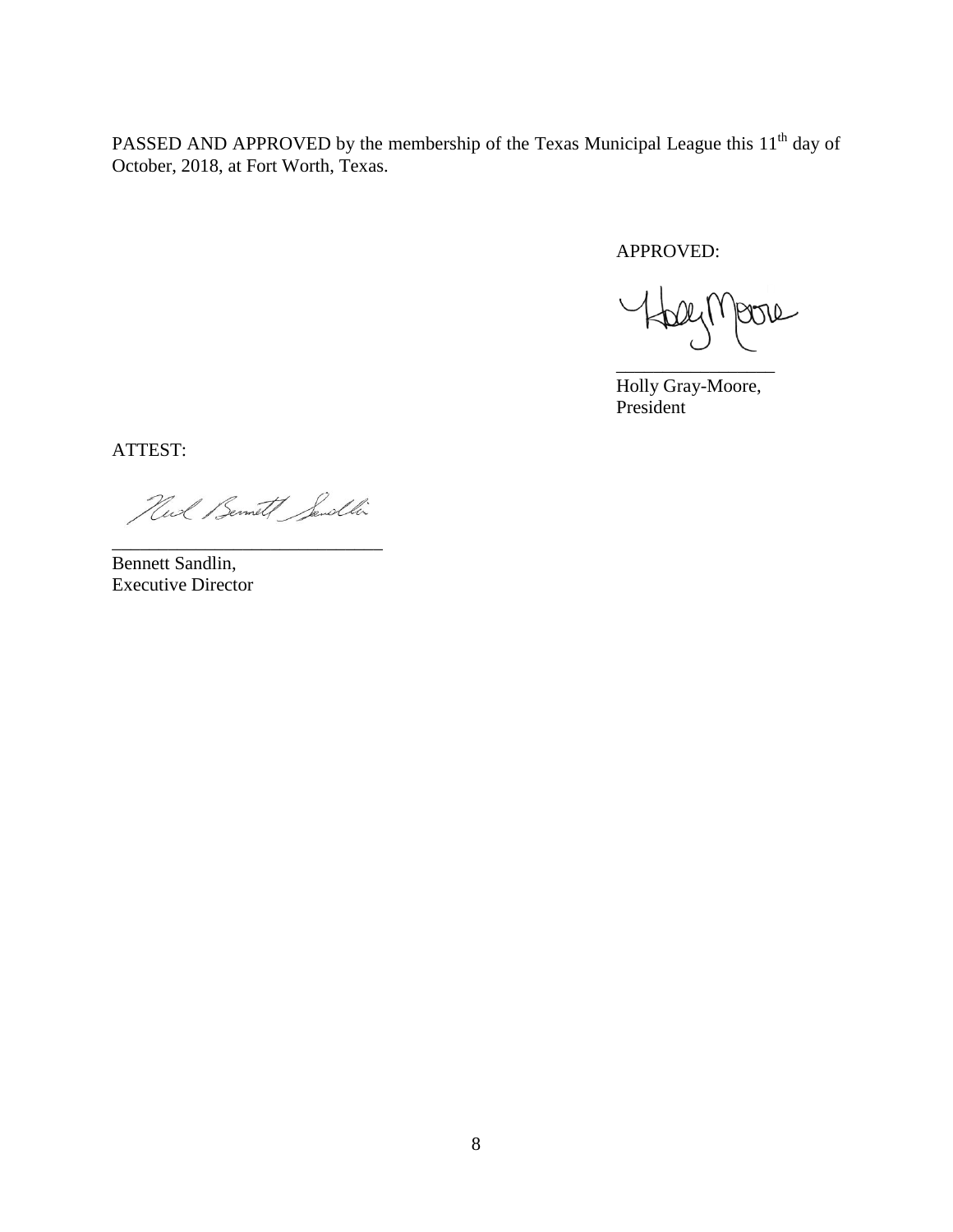#### A RESOLUTION SUPPORTING LEGISLATION THAT IDENTIFIES LOCAL GOVERNMENT ACTIONS EXERCISED UNDER DISASTER RECOVERY-RELATED CONTRACTS ARE GOVERNMENTAL FUNCTIONS FOR PURPOSES OF ENSURING LOCAL GOVERNMENT IMMUNITY PROTECTION

WHEREAS, cities are immune from suit and liability while performing governmental function under the doctrine of governmental immunity unless that immunity is expressly waived by the Texas Legislature; and

WHEREAS, municipalities are the only form of government who are deemed to engage in proprietary activities for which there is no governmental immunity; and

WHEREAS, governmental functions involved matters related to the public health and welfare such as police and fire service, utility service, and zoning, while proprietary functions are those actions typically performed by a private entity; and

WHEREAS, in recent years, the Texas Supreme Court has determined that certain contracts entered into by municipalities funded by the Community Development Block Grant program are proprietary functions for which there is no governmental immunity; and

WHEREAS, Community Development Block Grant funds are used for rehabilitation of residences after natural disasters such as hurricanes, floods, or tornados and by their very nature are governmental functions to protect public health and safety; and

WHEREAS, the City of Galveston seek legislation that will clearly identify that local government actions exercised under disaster recovery-related contracts are governmental functions for purposes of ensuring local government immunity protection;

NOW, THEREFORE, BE IT RESOLVED by the delegates assembled at this 2018 Annual Conference of the Texas Municipal League that the League support legislation establishing that expenditures of Community Development Block Grant funds by municipalities are governmental function of cities.

PASSED AND APPROVED by the membership of the Texas Municipal League this  $11<sup>th</sup>$  day of October, 2018, at Fort Worth, Texas.

APPROVED:

\_\_\_\_\_\_\_\_\_\_\_\_\_\_\_\_\_\_\_\_\_\_\_

Holly Gray-Moore, President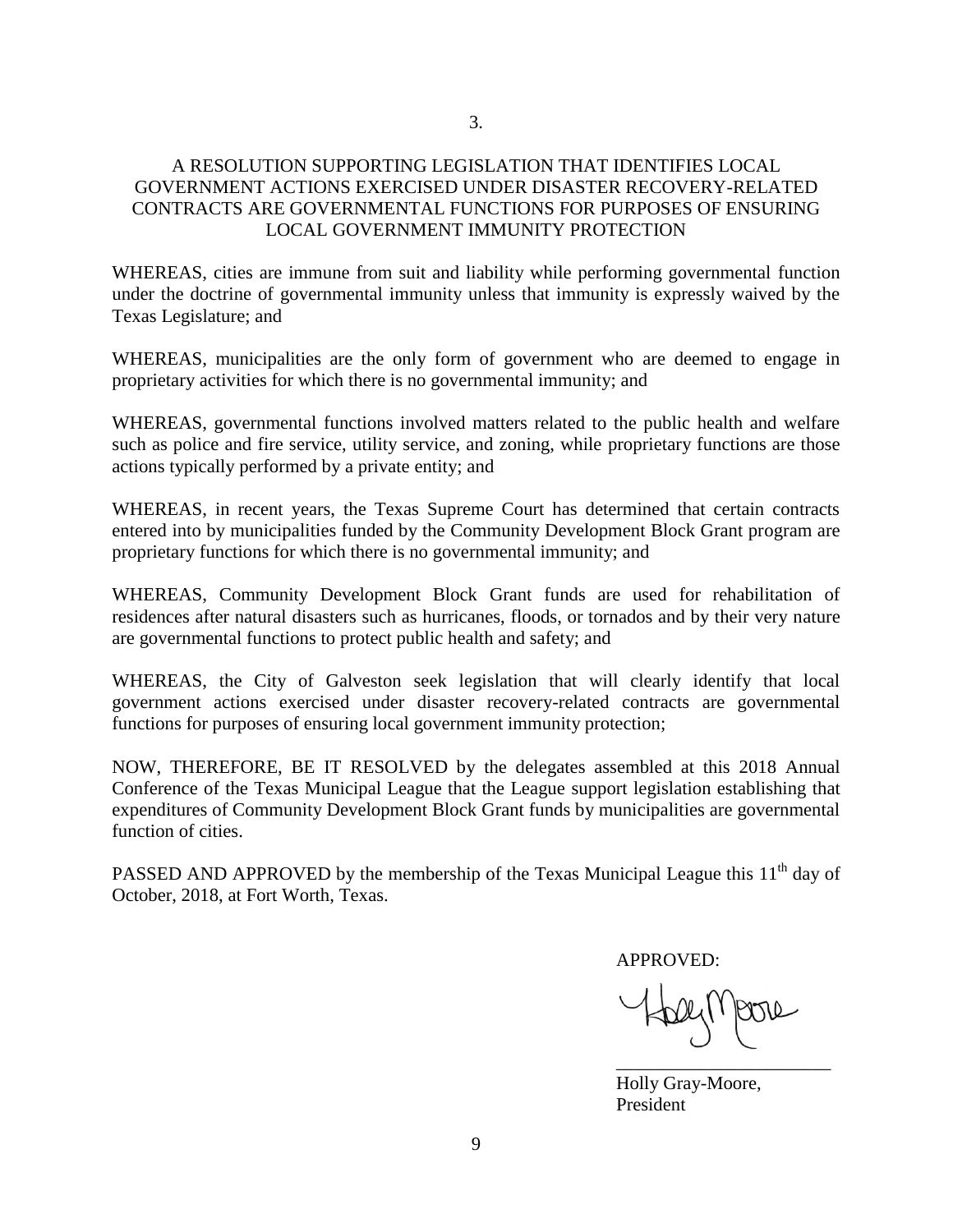ATTEST:

Hud Bernet Sendlin

Bennett Sandlin, Executive Director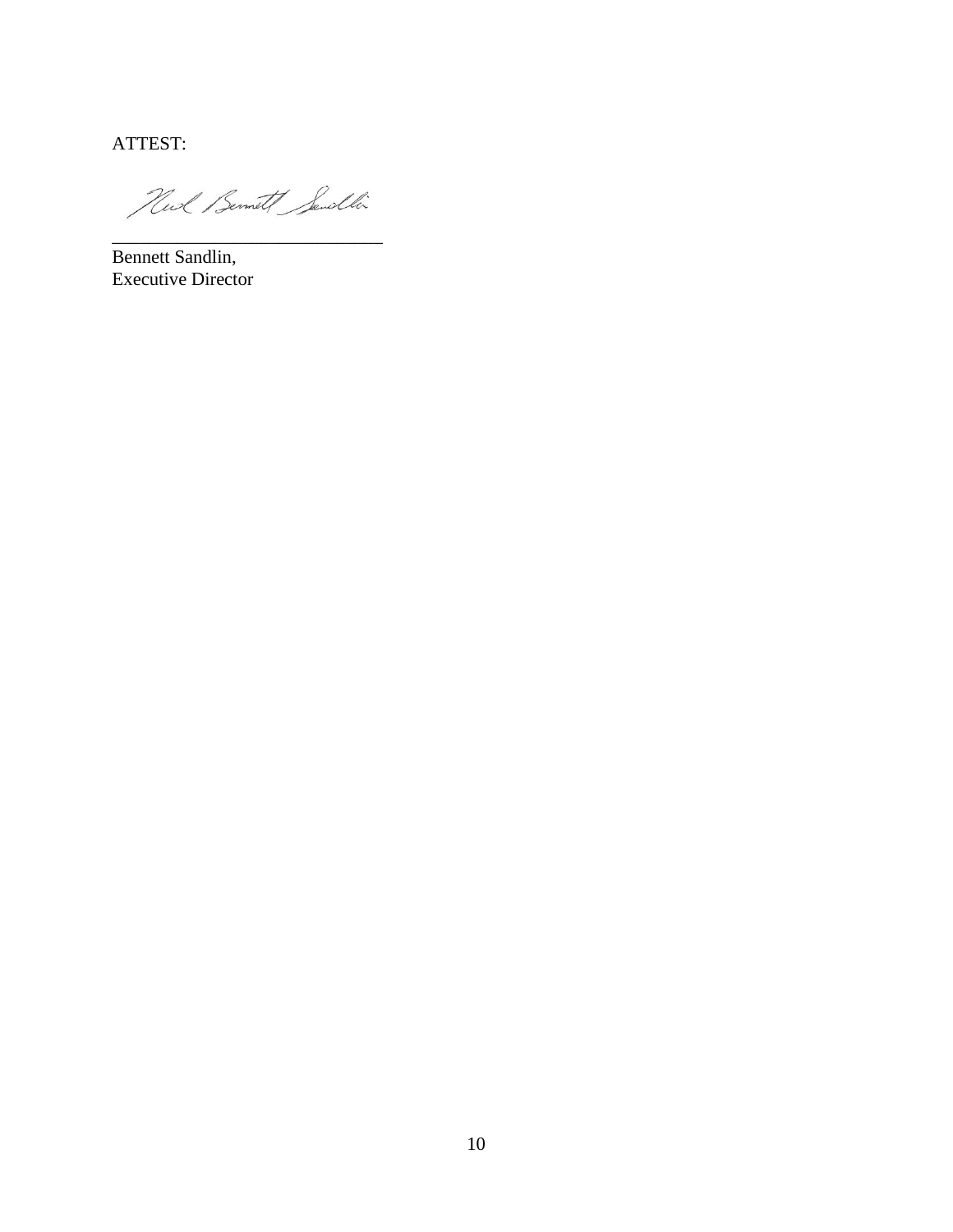#### A RESOLUTION SUPPORTING LEGISLATION THAT EXTENDS TO ALL MUNICIPALITIES VACANT REGISTRATION ORDINANCE AUTHORITY GRANTED TO CERTAIN MUNICIPALITIES UNDER SECTION 214.233 OF THE LOCAL GOVERNMENT CODE

WHEREAS, the Galveston City Council passed Ordinance No.17-077 that updated and consolidated the substandard and dangerous building definitions, penalties and fees, notice requirements, and means of appeal for continued use and occupancy of all residential and commercial buildings to protect health, life and property as allowed under state law; and

WHEREAS, the City of Galveston is committed to fair and impartial code enforcement that reasonably balances sound private property right protections with public health and safety concerns, while respecting the community's historical preservation goals; and

WHEREAS, the City of Galveston can face significant time delays when identifying the last known owner of vacant buildings through the Galveston Central Appraisal District system; and

WHEREAS, Section 214.233 of the Local Government Code limits authority to a municipality located in a county with a population of two million or more to adopt an ordinance requiring owners of vacant buildings to register their buildings by filing a registration form with a designated official; and

WHEREAS, in an ordinance adopted under Section 214.33 of the Local Government Code, the effected municipality may exempt certain classifications of buildings as determined reasonable and appropriate by the governing body of the municipality; and

WHEREAS, the City of Galveston seeks legislation that will extend the authority granted under 214.33 of the Local Government Code to all municipalities seeking to adopt and ordinance requiring owners of vacant buildings to register their buildings by filing a registration form with the designated municipal official;

NOW, THEREFORE, BE IT RESOLVED by the delegates assembled at this 2018 Annual Conference of the Texas Municipal League that the League support legislation that will extend the authority granted under 214.33 of the Local Government Code to all municipalities seeking to adopt and ordinance requiring owners of vacant buildings to register their buildings by filing a registration form with the designated municipal official.

PASSED AND APPROVED by the membership of the Texas Municipal League this 11<sup>th</sup> day of October, 2018, at Fort Worth, Texas.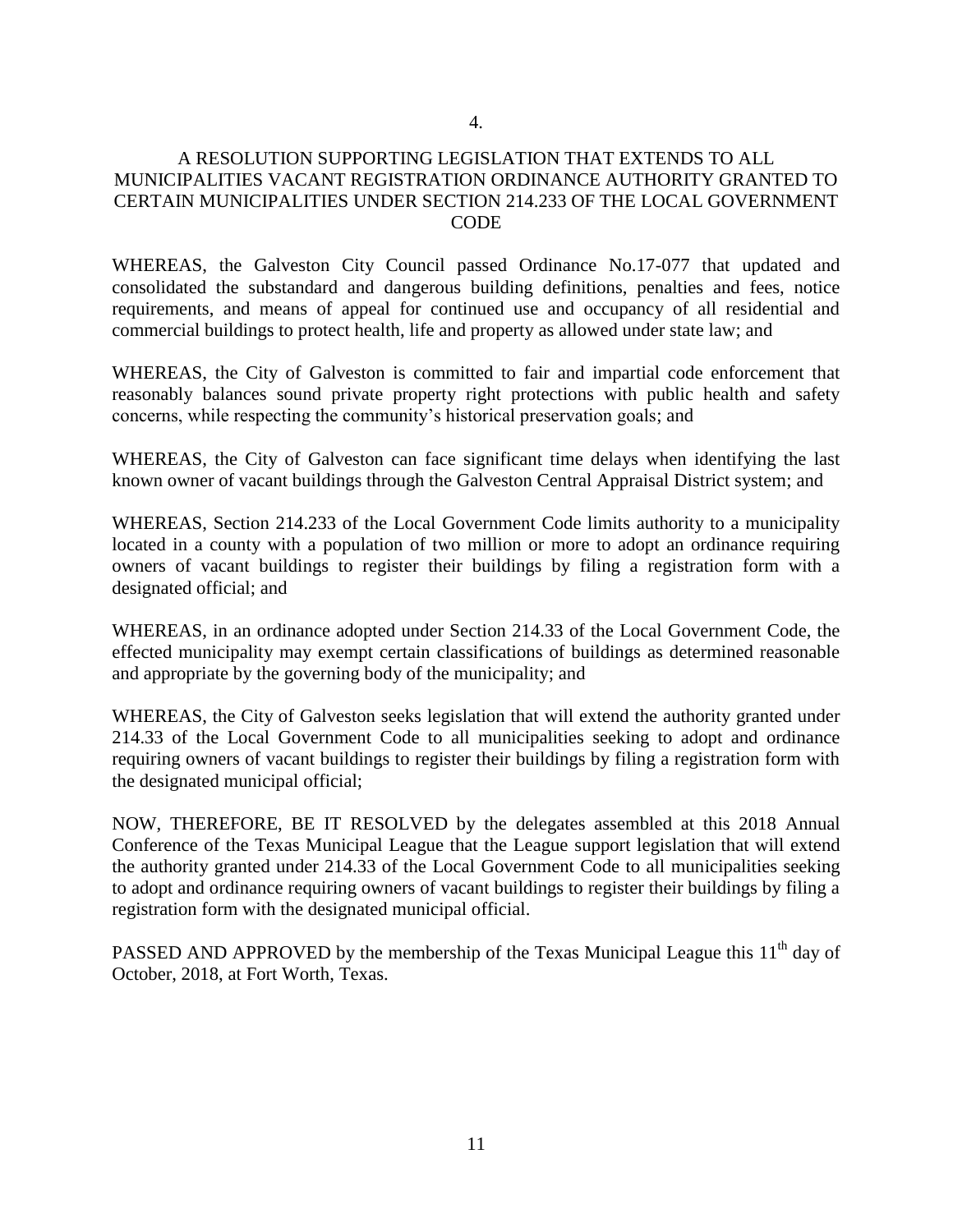APPROVED:

Jeon  $24(1)$ \_\_\_\_\_\_\_\_\_\_\_\_\_\_\_\_\_\_\_\_\_\_\_

Holly Gray-Moore, President

ATTEST:

Huck Bernett Sendlin

Bennett Sandlin, Executive Director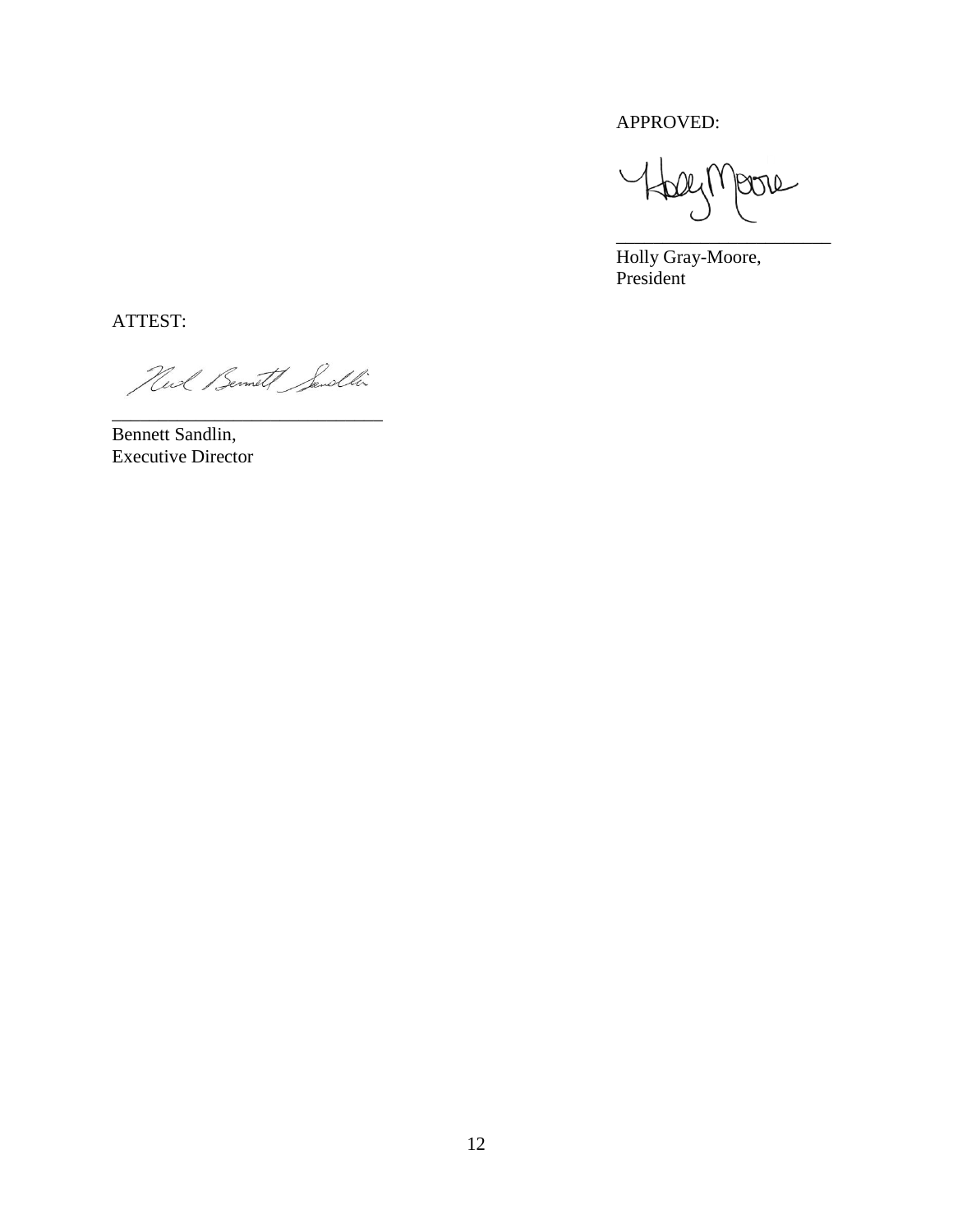### A RESOLUTION RELATING TO LEGISLATION REQUIRING THE TEXAS COMMISSION ON ENVIRONMENTAL QUALITY TO OBTAIN THE CONSENT OF A CITY BEFORE ISSUING A STANDARD PERMIT FOR CERTAIN ACTIVITIES IN THE CORPORATE LIMITS OR EXTRATERRITORIAL JURISDICTION OF THAT CITY OR LEGISLATION THAT WILL OTHERWISE GRANT AUTHORITY TO SUCH A CITY TO RESTRICT, PREVENT, OR REGULATE SUCH ACTIVITIES THEREIN, OR LEGISLATION THAT WILL PROHBIT TCEQ FROM ISSUING A STANDARD PERMIT FOR ACTIVITIES PROPOSED IN THE CITY LIMITS UNLESS THE CITY VERIFIES THAT SUCH ACTIVITY IS ALLOWED UNDER THE CITY'S ZONING REGULATIONS

WHEREAS, pursuant to Sec. 382.05195, Texas Health & Safety Code, the Texas Commission on Environmental Quality (TCEQ) is authorized to issue a standard permit for certain activities, including rock crushing operations, cement crushing operations, and other projects within the corporate limits or extraterritorial jurisdiction of municipality without that municipality's consent and without a contested case hearing; and

WHEREAS, during the past year a rock crushing operation was permitted by TCEQ that was to be located within the City of Marble Falls near a new hospital and clinic and within an area planned for significant economic development, despite the City's objections and comments to the TCEQ, such that the City was obligated to file suit in district court in an attempt to prevent the location of the rock crushing operation at that site; and

WHEREAS, it is understood and believed that other Texas cities have or are experiencing similar issues related to rock crushing and concrete crushing operations or other types of activities that may be authorized by TCEQ through a standard permit;

NOW, THEREFORE, BE IT RESOLVED by the delegates assembled at this 2018 Annual Conference of the Texas Municipal League that the League support legislation that would require city consent before TCEQ is authorized to issue a standard permit for a rock crushing operation, cement crushing operation, or any similar activity that may be authorized under a standard air permit from TCEQ within the corporate limits or ETJ of a city. (Alternatively, or in addition, such legislation may: (a) authorize a city to restrict, prevent, or regulate the locating of such activities in the city's corporate limits or ETJ in other manners, such as imposing minimum distance from such operations and schools, hospitals, churches, and residences; (b) require TCEQ to provide notice of applications for standard permits to cities for activities proposed in the city's corporate limits or ETJ and require TCEQ to address any and all comments received from the City as required by Sec. 382.112 of the Texas Health & Safety Code; or (c) prohibit TCEQ from issuing a standard permit for activities proposed in the city's corporate limits or ETJ unless the city verifies that the proposed in the city's corporate limits or ETJ unless the city verifies that the proposed activity is authorized under the city's zoning ordinance or comprehensive plan to locate at the proposed location.)

PASSED AND APPROVED by the membership of the Texas Municipal League this  $11<sup>th</sup>$  day of October, 2018, at Fort Worth, Texas.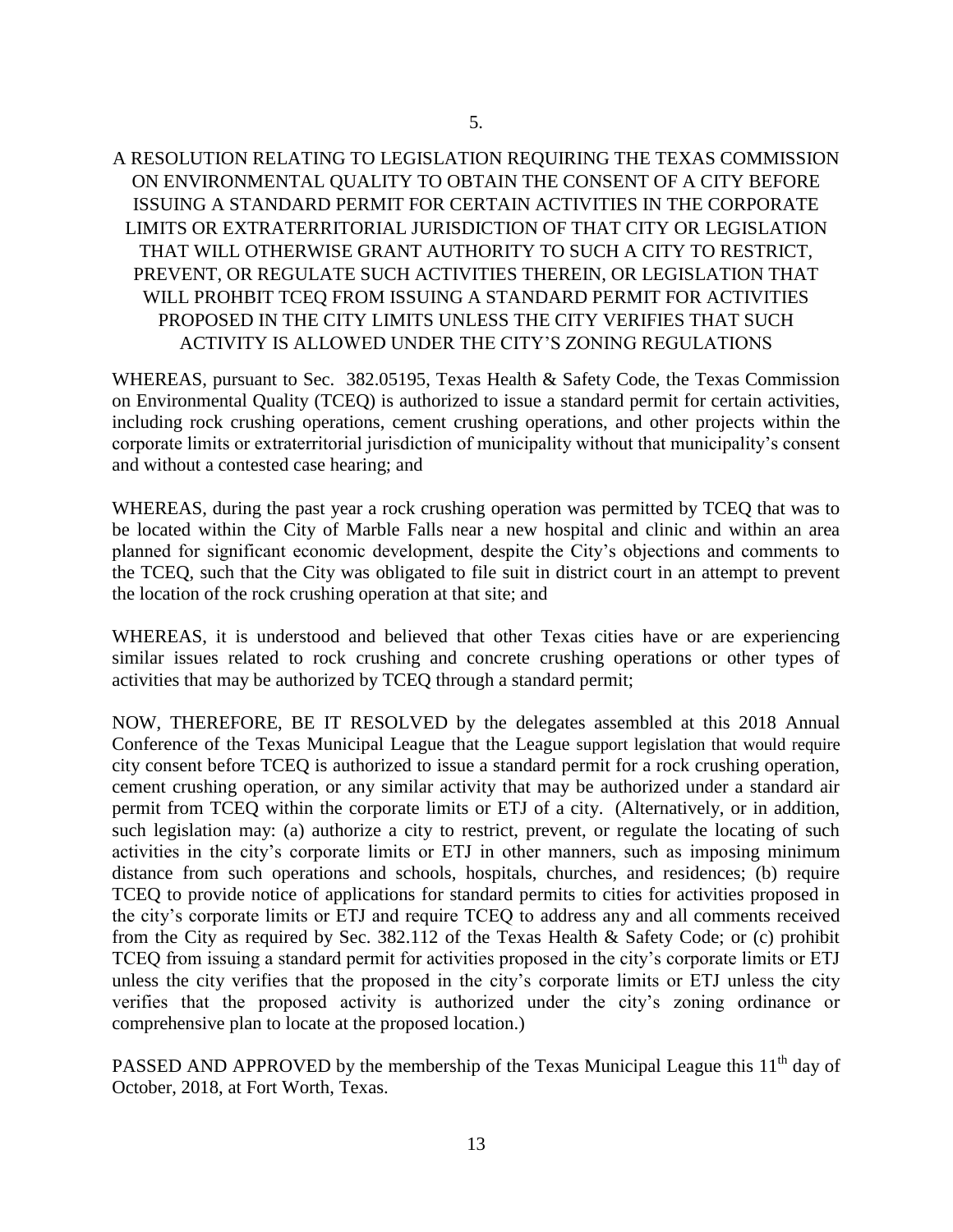APPROVED:

Halympore

\_\_\_\_\_\_\_\_\_\_\_\_\_\_\_\_\_\_\_\_\_\_\_

Holly Gray-Moore, President

ATTEST:

Huck Bernet Sendlin

Bennett Sandlin, Executive Director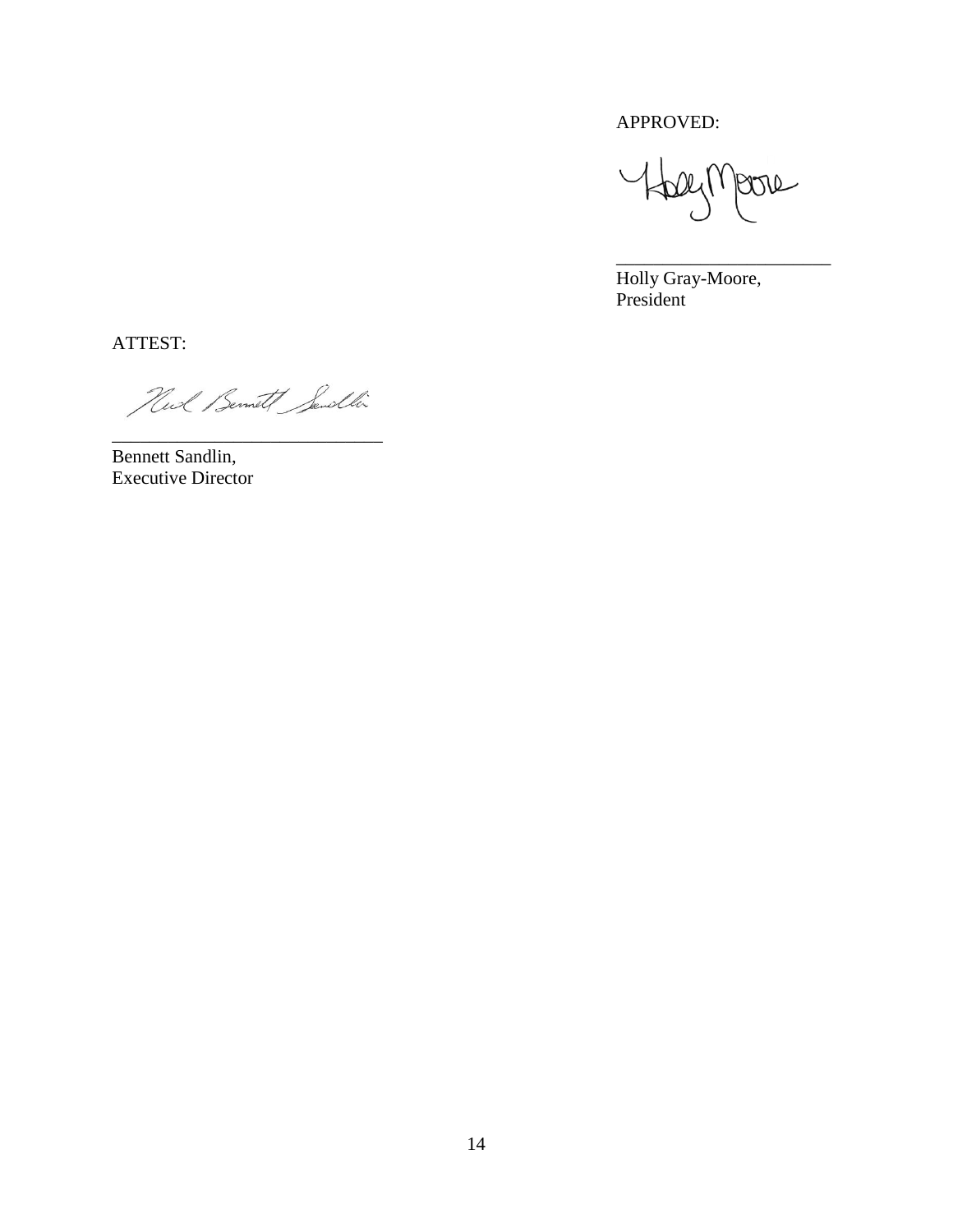#### A RESOLUTION RELATING TO GRANTING CITIES THE RIGHT TO OBTAIN INFORMATION ON INCIDENTS WITHIN THEIR JURISDICTION THAT AFFECT THE PUBLIC HEALTH OF THE GENERAL PUBLIC AND FIRST RESPONDERS AND OBLIGATING STATE AGENCIES TO PROVIDE IMMEDIATE NOTICE TO CITIES WHEN INCIDENTS OCCUR THAT MAY RESULT IN AN IMMEDIATE PUBLIC HEALTH RISK OR COMPROMISE CRITICAL INFRASTRUCTURE WITHIN THE CITY

WHEREAS, cities have a responsibility to promote and enhance the safety and wellbeing of their citizens; and

WHEREAS, cities are the first responders to emergencies occurring with the city's jurisdiction; and

WHEREAS, cities have first-hand knowledge of the critical infrastructure located within the city that may be comprised during an incident; and

WHEREAS, state agencies do not have a requirement to notify cities of incidents occurring in the city's jurisdiction; and

WHEREAS, to ensure that the health and safety of the general public is secured, that first responders are properly protected and use the proper resource to resolve incidents, and that cities are able to quickly respond and protect critical infrastructure, state agencies must notify cities of incidents related to public health issues and provide access to information regarding public health issues within the city's jurisdiction;

NOW, THEREFORE, BE IT RESOLVED by the delegates assembled at this 2018 Annual Conference of the Texas Municipal League that the League support legislation that grants cities the right to obtain information and the right to receive notice of incidents affecting public health from state agencies, especially when that information is vital to both the protection of the general public and first responders.

PASSED AND APPROVED by the membership of the Texas Municipal League this  $11<sup>th</sup>$  day of October, 2018, at Fort Worth, Texas.

APPROVED:

\_\_\_\_\_\_\_\_\_\_\_\_\_\_\_\_\_\_\_\_\_\_\_

Holly Gray-Moore, President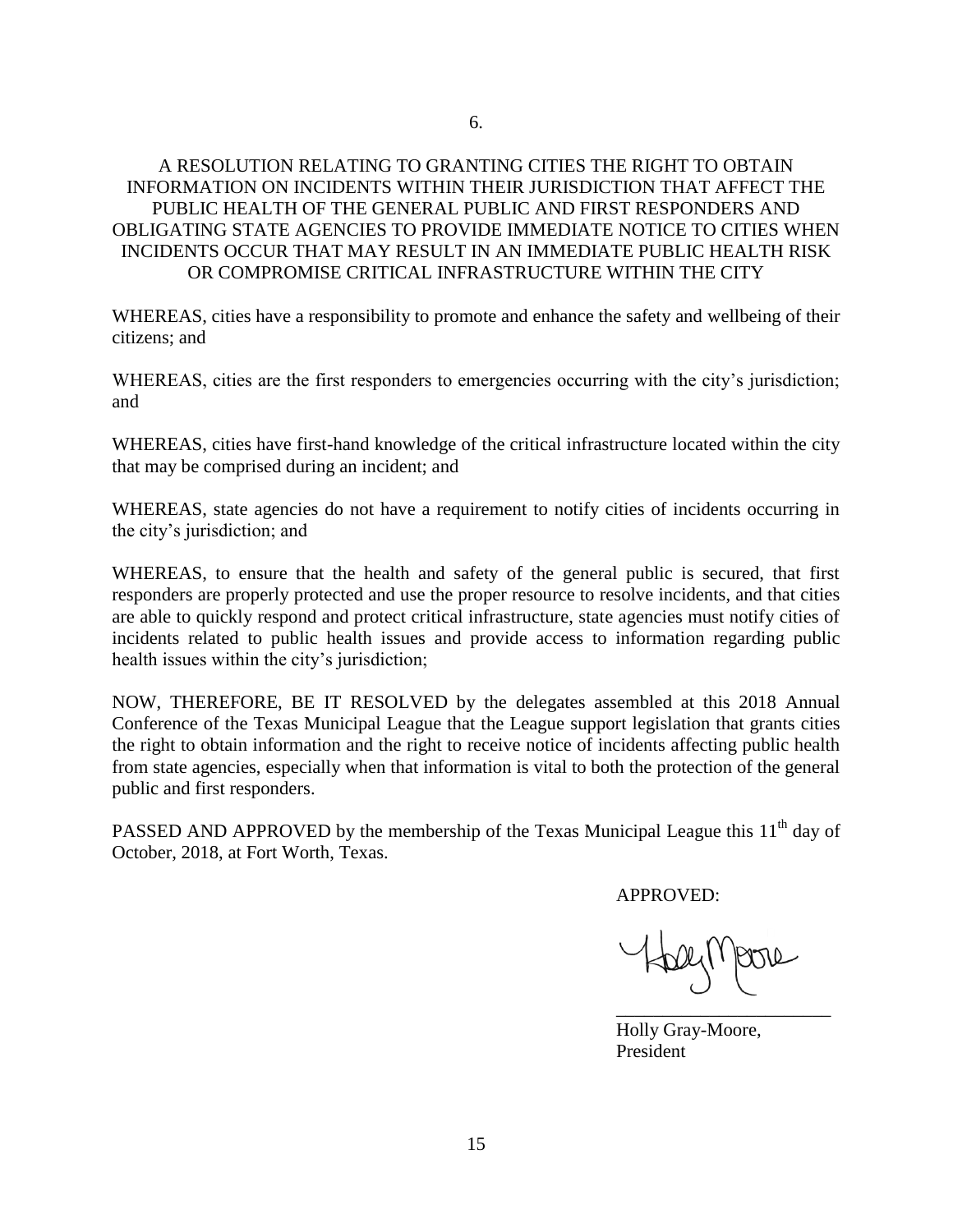ATTEST:

Hud Bernet Sendlin

 $\overline{\phantom{a}}$  , and the set of the set of the set of the set of the set of the set of the set of the set of the set of the set of the set of the set of the set of the set of the set of the set of the set of the set of the s

Bennett Sandlin, Executive Director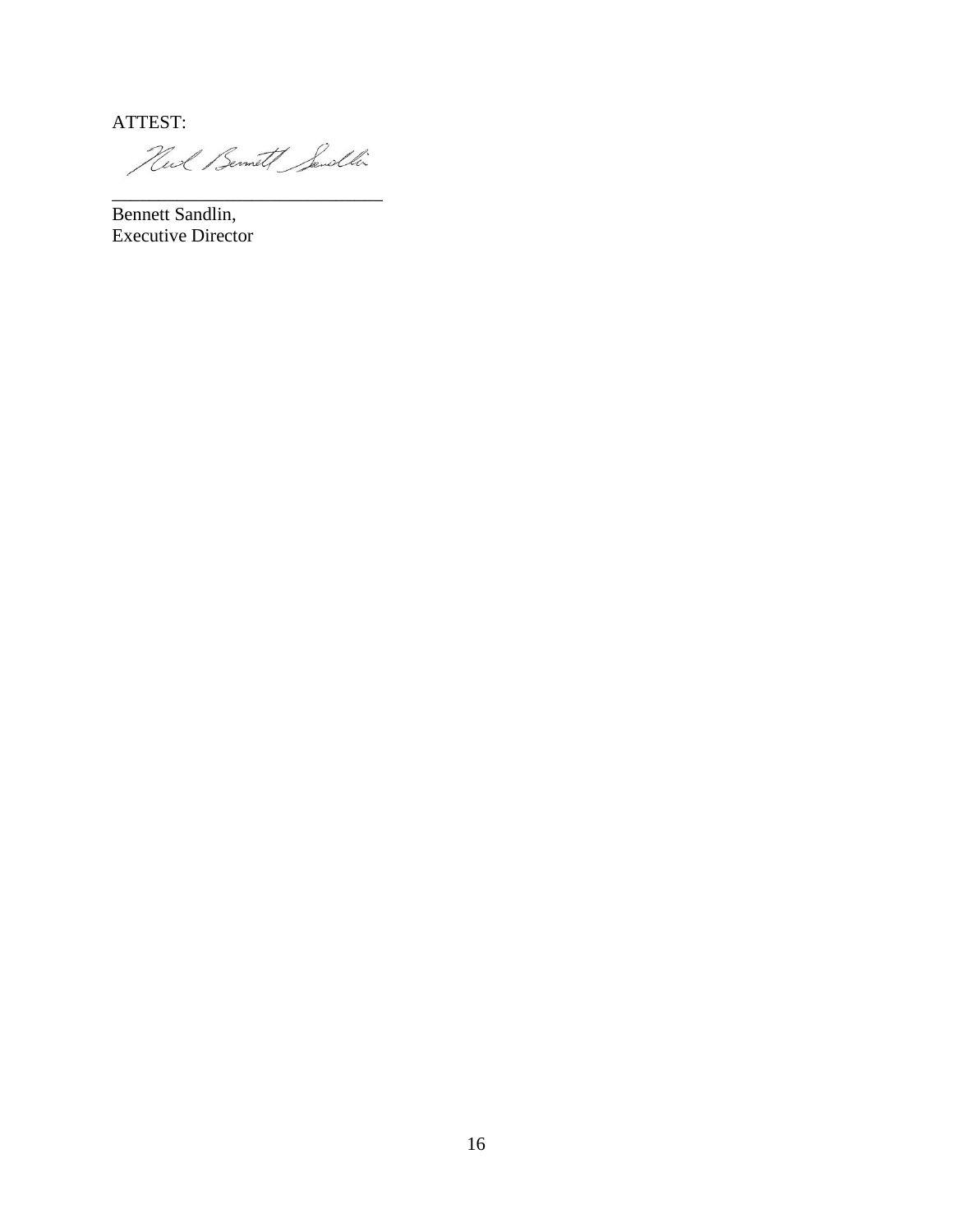#### A RESOLUTION TO SEEK INTRODUCTION AND PASSAGE OF LEGISLATION TO BRING UNIFORMITY TO CLASS "C" MISDEAMEANOR VIOLATION COMPLIANCE DISMISSAL REGULATIONS AND FEES

WHEREAS, a number of bills have been passed during Legislative Sessions authorizing courts to dismiss certain Class "C" violations upon proof of compliance; and

WHEREAS, the deadlines for compliance vary depending on violation from initial appearance date on the citation (minimum of 10 days) to 20 working days from the date of violation; and

WHEREAS, the fees to process compliance dismissals range from \$10.00 to \$20.00 depending on violation and or specifics of the violation; and

WHEREAS, the Office of Court Administration statistics show that approximately 300,000 cases were dismissed during the last year following compliance which makes processing these cases a regular occurrence in municipal courts; and

WHEREAS, Uniformity and consistency aid in the efficiency and accuracy of court processes and procedures, and provide for more equal administration of justice among courts;

NOW THEREFORE, BE IT RESOLVED by the delegates assembled at this 2018 Annual Conference of the Texas Municipal League that the League support legislation that would provide consistency and uniformity in the compliance deadlines and fees for compliance dismissals of Class "C" misdemeanors.

PASSED AND APPROVED by the membership of the Texas Municipal League this  $11<sup>th</sup>$  day of October, 2018, at Fort Worth, Texas.

APPROVED:

\_\_\_\_\_\_\_\_\_\_\_\_\_\_\_\_\_\_\_\_\_\_\_

Holly Gray-Moore, President

ATTEST:

Hus ( Semit Sendlin

Bennett Sandlin, Executive Director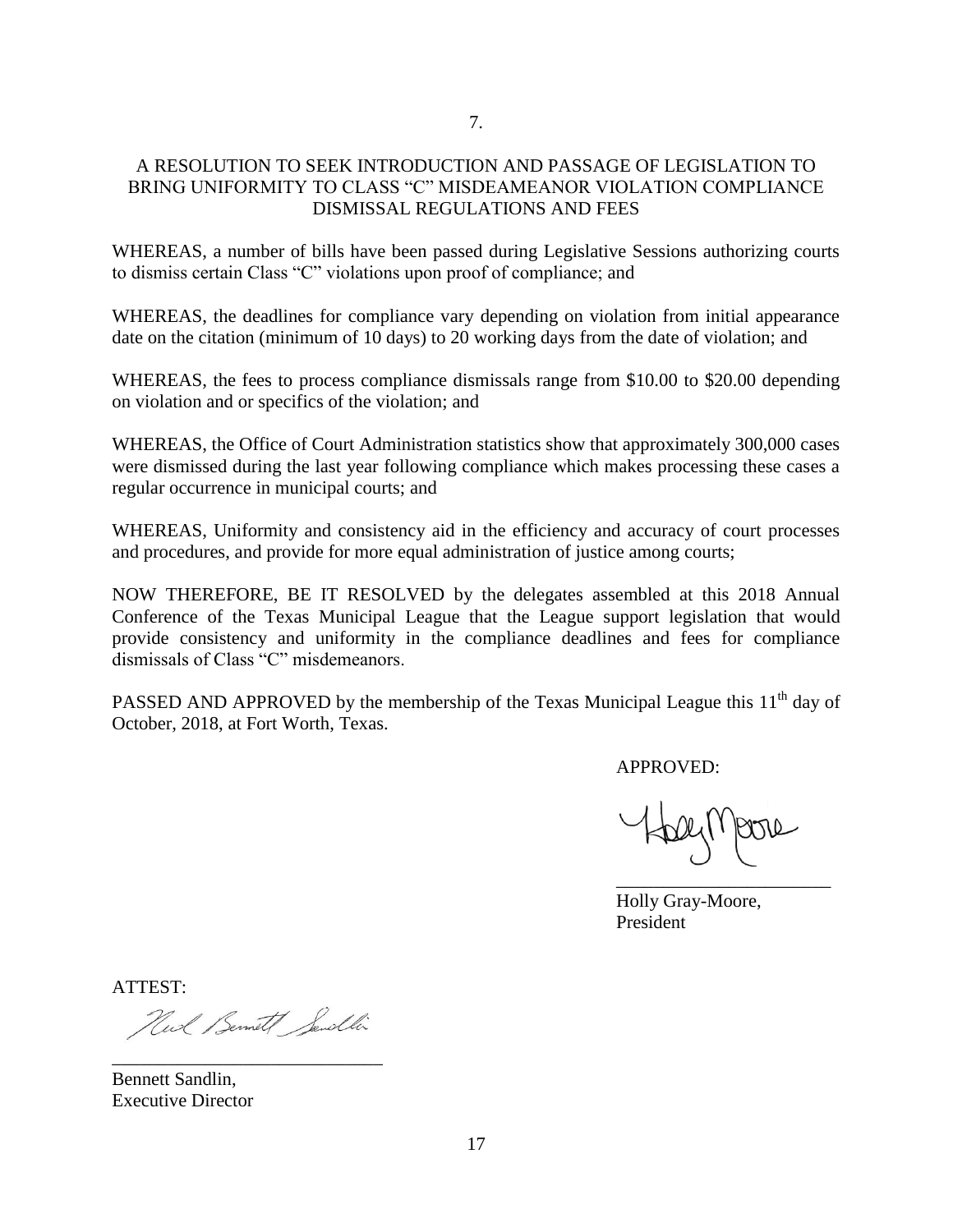#### A RESOLUTION TO SUPPORT PASSAGE OF LEGISLATION TO ALLOW COURTS ACCESS TO TEXASSURE DATABASE TO VERIFY FINANCIAL RESPONSIBILITY

WHEREAS, the 85<sup>th</sup> Legislature passed S.B. 1187 mandating peace officers to verify financial responsibility prior to citation issuance; and

WHEREAS, all courts in the state are required by law to verify financial responsibility prior to dismissal of citations for failure to maintain financial responsibility; and

WHEREAS, the Office of Court Administration statistics show that approximately 85,000 cases were dismissed during the last year following proof of financial responsibility which makes processing these cases a regular occurrence in municipal courts, and

WHEREAS, access to TexasSure database for verification of financial responsibility would expedite the process of verifying insurance and thus save courts time; and

NOW THEREFORE, BE IT RESOLVED by the delegates assembled at this 2018 Annual Conference of the Texas Municipal League that the League support legislation that would provide courts with access to TexasSure database to verify financial responsibility.

PASSED AND APPROVED by the membership of the Texas Municipal League this 11<sup>th</sup> day of October, 2018, at Fort Worth, Texas.

APPROVED:

\_\_\_\_\_\_\_\_\_\_\_\_\_\_\_\_\_\_\_\_\_\_\_

Holly Gray-Moore, President

ATTEST:

Neel Bennett Sendlin

Bennett Sandlin, Executive Director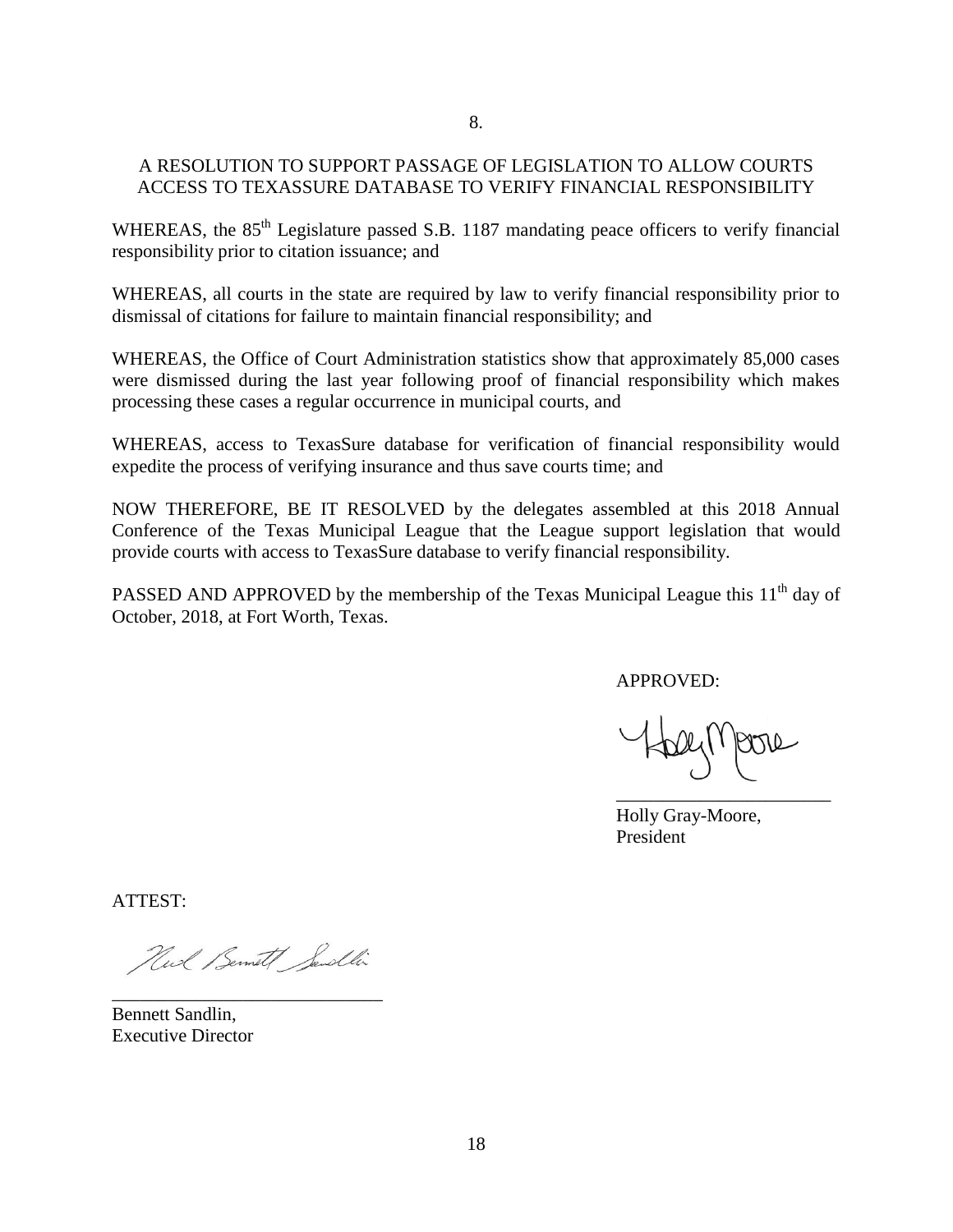#### A RESOLUTION TO SEEK INTRODUCTION AND PASSAGE OF LEGISLATION TO PROVIDE ADDITIONAL FUNDING FOR THE MUNICIPAL COURT BUILDING AND SECURITY FUND AND THE MUNICIPAL COURT TECHNOLOGY FUND

WHEREAS, the 85<sup>th</sup> Legislature passed S.B. 42, named the Judge Julie Kocurek Judicial and Courthouse Security Act of 2017, mandating a Court Security Committee be formed; and

WHEREAS, all courts must implement this committee and use resources to meet the deficiencies with local funds through Municipal Building Security Fund and the Municipal Court Technology Fund; and

WHEREAS, the fees for the Municipal Building Security Fund is \$3.00 per conviction and the Municipal Court Technology Fund is \$4.00; and

WHEREAS, the increased funds would assist in the additional security measures to implement security committee recommendations throughout the state; and

WHEREAS, these additional funds would aid in the efficiency and implementation of needed security measures for courts across the state and increase needed resources to meet those mandates;

NOW THEREFORE, BE IT RESOLVED by the delegates assembled at this 2018 Annual Conference of the Texas Municipal League that the League support legislation that would provide additional resources for funding through the Municipal Court Building and Security Fund and the Municipal Court Technology Fund.

PASSED AND APPROVED by the membership of the Texas Municipal League this 11<sup>th</sup> day of October, 2018, at Fort Worth, Texas.

APPROVED:

\_\_\_\_\_\_\_\_\_\_\_\_\_\_\_\_\_\_\_\_\_\_\_

Holly Gray-Moore, President

ATTEST:

Neel Bernett Sendlin

Bennett Sandlin, Executive Director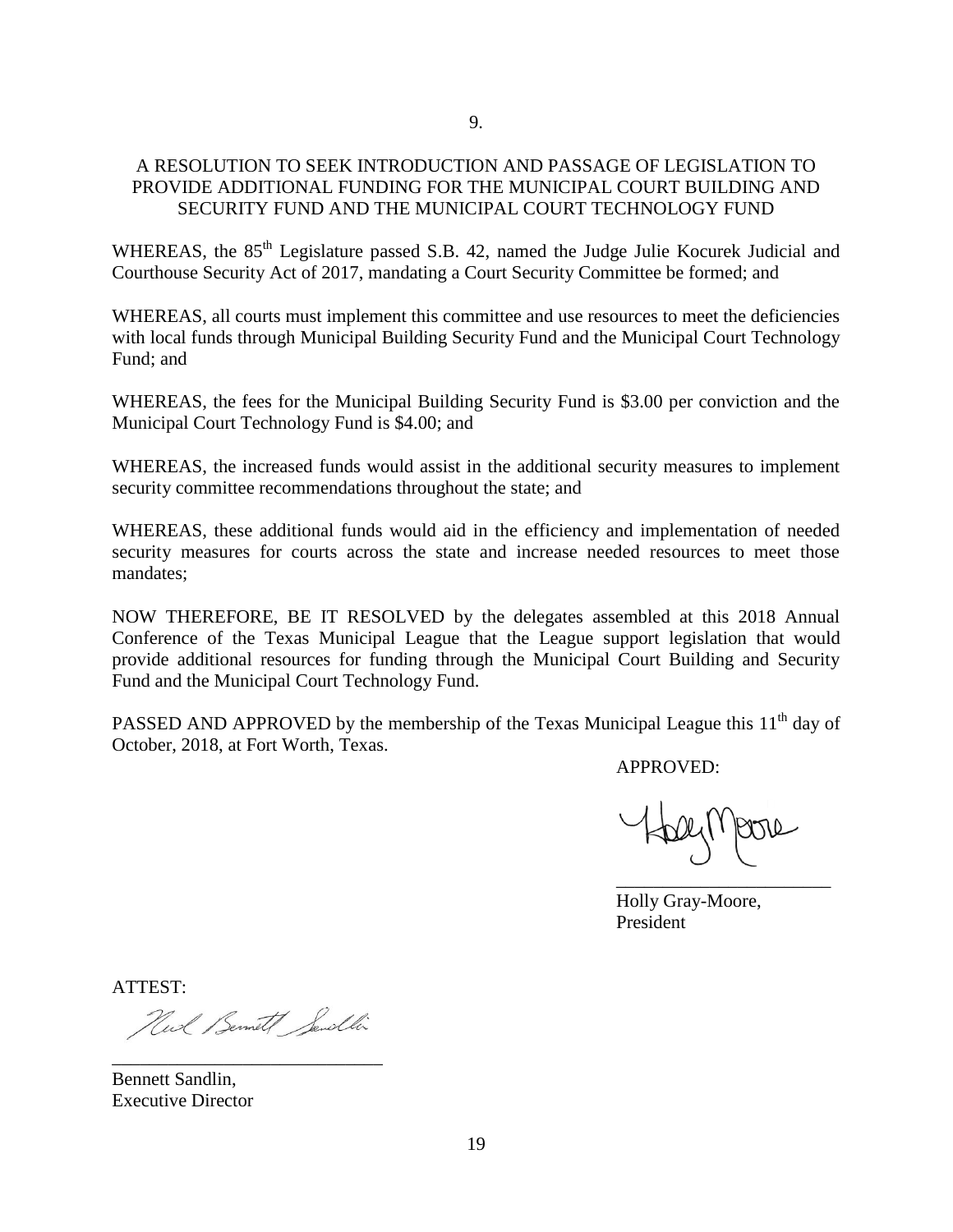#### A RESOLUTION SUPPORTING TEXAS STATE LIBRARY AND ARCHIVES COMMISSION REAUTHORIZATION

WHEREAS, The Texas State Library and Archives Commission's mission is to ensure that citizens have access to the information they need to lead informed, productive, and fulfilled lives; and

WHEREAS, the Commission accomplishes this by preserving the archival record of Texas; enhancing the service capacity of academic, public, and school libraries; assisting public agencies in the maintenance of their records; and meeting the reading needs of Texans with disabilities; and

WHEREAS, the Commission facilitates access to library and information services allowing individuals to achieve their personal, educational and professional goals, most notably through extensive digital content provided to all Texans; and

WHEREAS, the Commission develops and provides professional standards and professional development to support and assist public and school libraries in providing the highest quality of services to Texans, and

WHEREAS, the Commission collaborates closely with Texas libraries to meet ever-evolving needs in our society where digital literacy and inclusion is essential, including expanding broadband access; and

WHEREAS, the mission and performance of the Commission are under review by the Legislature as required by the Texas Sunset Act; and

WHEREAS, the Commission remains relevant and necessary, fulfills vital state functions and service to municipalities, and is an outstanding steward of public resources;

NOW, THEREFORE, BE IT RESOLVED by the delegates assembled at this 2018 Annual Conference of the Texas Municipal League that the League supports the Texas State Library and Archives Commission and the work it does to advance fundamental and diverse state interests and respectfully requests that the Texas Sunset Commission recommend reauthorization of the Texas State Library and Archives Commission so that it may continue its essential work on behalf of all Texans.

PASSED AND APPROVED by the membership of the Texas Municipal League this 11<sup>th</sup> day of October, 2018, at Fort Worth, Texas.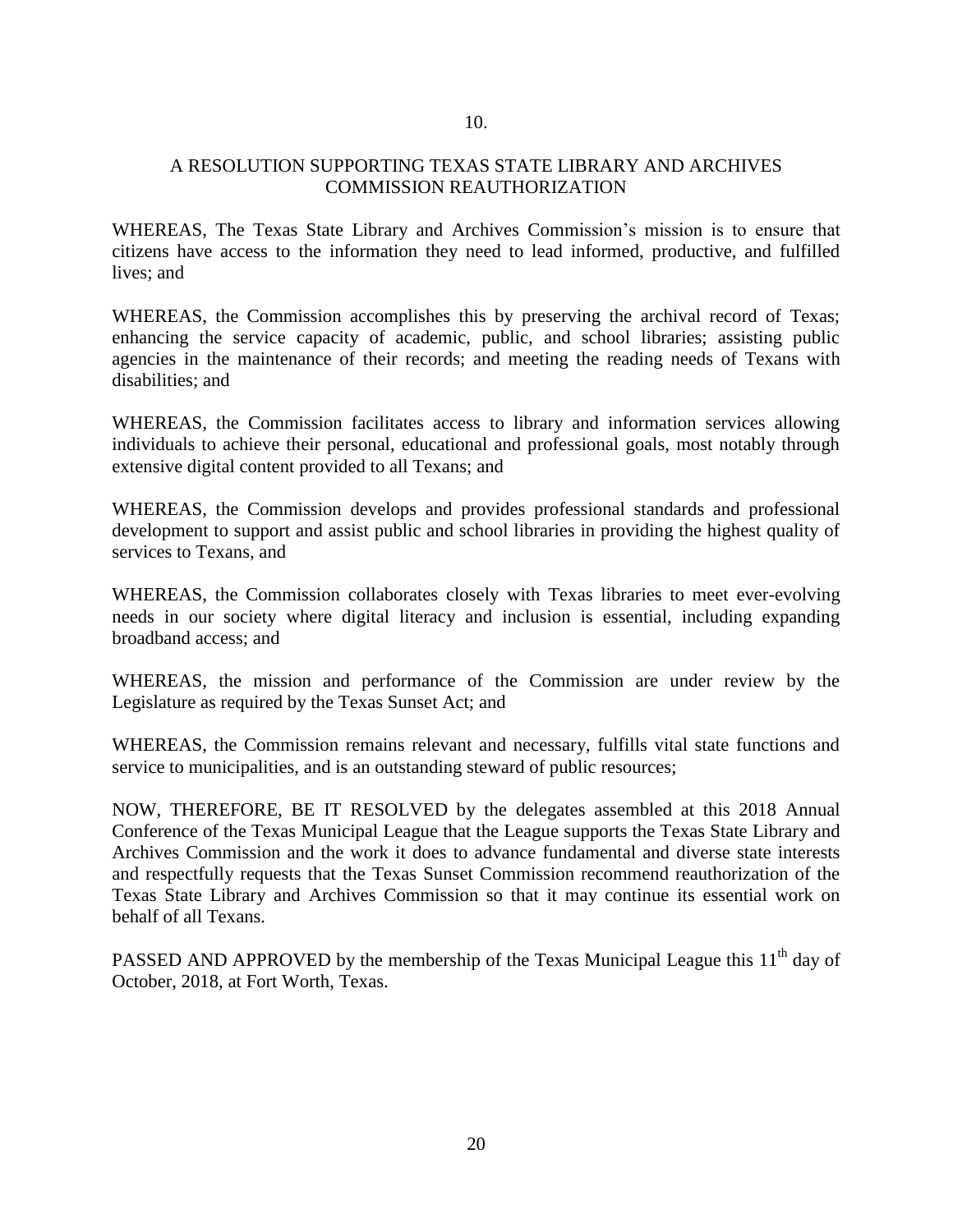APPROVED:

 $24(1)$ Jeon \_\_\_\_\_\_\_\_\_\_\_\_\_\_\_\_\_\_\_\_\_\_\_

Holly Gray-Moore, President

ATTEST:

Huck Bernet Sendlin

Bennett Sandlin, Executive Director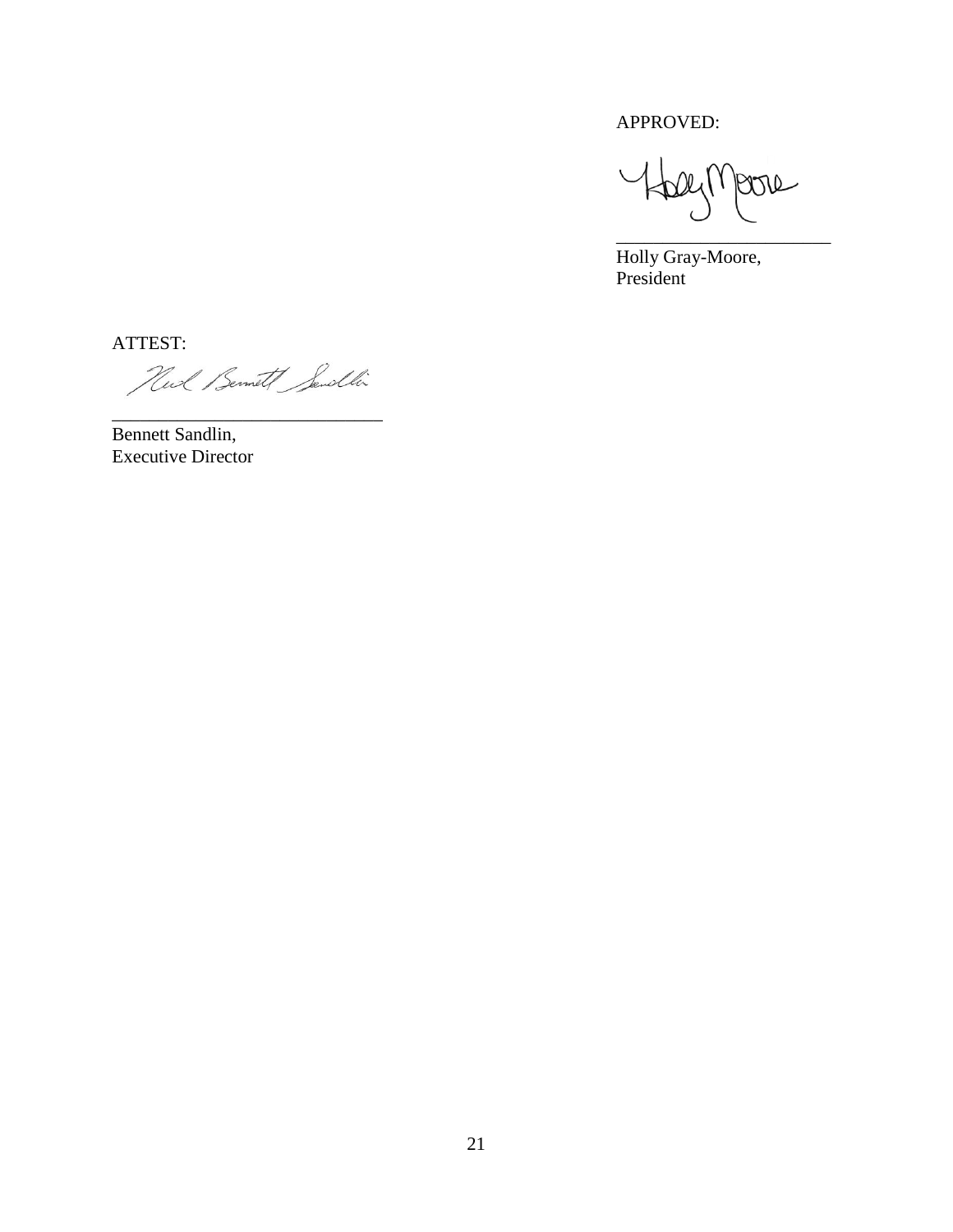#### **A RESOLUTION** AMENDING THE TEXAS MUNICIPAL LEAGUE CONSTITUTION AS IT RELATES TO THE ELIMINATION OF THE RESOLUTIONS COMMITTEE

WHEREAS, the Texas Municipal League (TML) Constitution provides that "[t]he purpose of this organization is to advance and sustain the interests of the cities of Texas;"

WHEREAS, one of the League's core functions in advancing and sustaining the interests of Texas cities is through a legislative policy development process to guide the League in its advocacy efforts;

WHEREAS, TML President Holly Gray Moore appointed members to a Blue Ribbon Legislative Committee on Advocacy Strategy;

WHEREAS, the Blue Ribbon Committee met on February 2, 2018, and recommended that the legislative policy development process be streamlined;

WHERAS, the recommendation included the elimination of the constitutional Resolutions Committee, with a part-and-parcel directive to add that process to the duties of the membership at the annual Business Meeting; and

WHEREAS, Section 11.01 of the TML Constitution allows amendments at any Annual Conference of the League by a two-thirds vote of the membership present and voting, provided the proposed amendment shall have first been prepared in writing and submitted to the Board of Directors on or before the first day of the Annual Conference.

NOW, THEREFORE, BE IT RESOLVED that Section 8.2 of the TML Constitution be amended as follows:

Section 8.2 – Resolutions and Annual Business Meeting. Not later than thirty days prior to the Annual Conference, the President shall appoint a Resolutions Committee, which Committee shall consist of not less than fifty (50) city officials who will be in attendance at the Annual Conference, preferably officials who are familiar with the objectives and history of the League.

No resolution shall be eligible to be considered at the Business Meeting by the Resolutions Committee unless the same has been delivered to the Texas Municipal League headquarters office in Austin at least forty-five (45) full calendar days prior to the first day of the Annual Conference at which the Business Meeting Resolutions Committee will convene. Provided, however, that any proposed resolution that has not been submitted in accordance with this requirement may be considered at by the Business Meeting Resolutions Committee if two-thirds  $\overline{(2/3)}$  of the Committee members present and voting vote in favor of suspending such requirement. Resolutions submitted later than 45 days prior to the first day of the Annual Conference must state the reason precluding timely submission.

No resolution shall be considered or adopted unless it has some direct relation to municipal affairs. All resolutions to be adopted by the membership shall be adopted at the bBusiness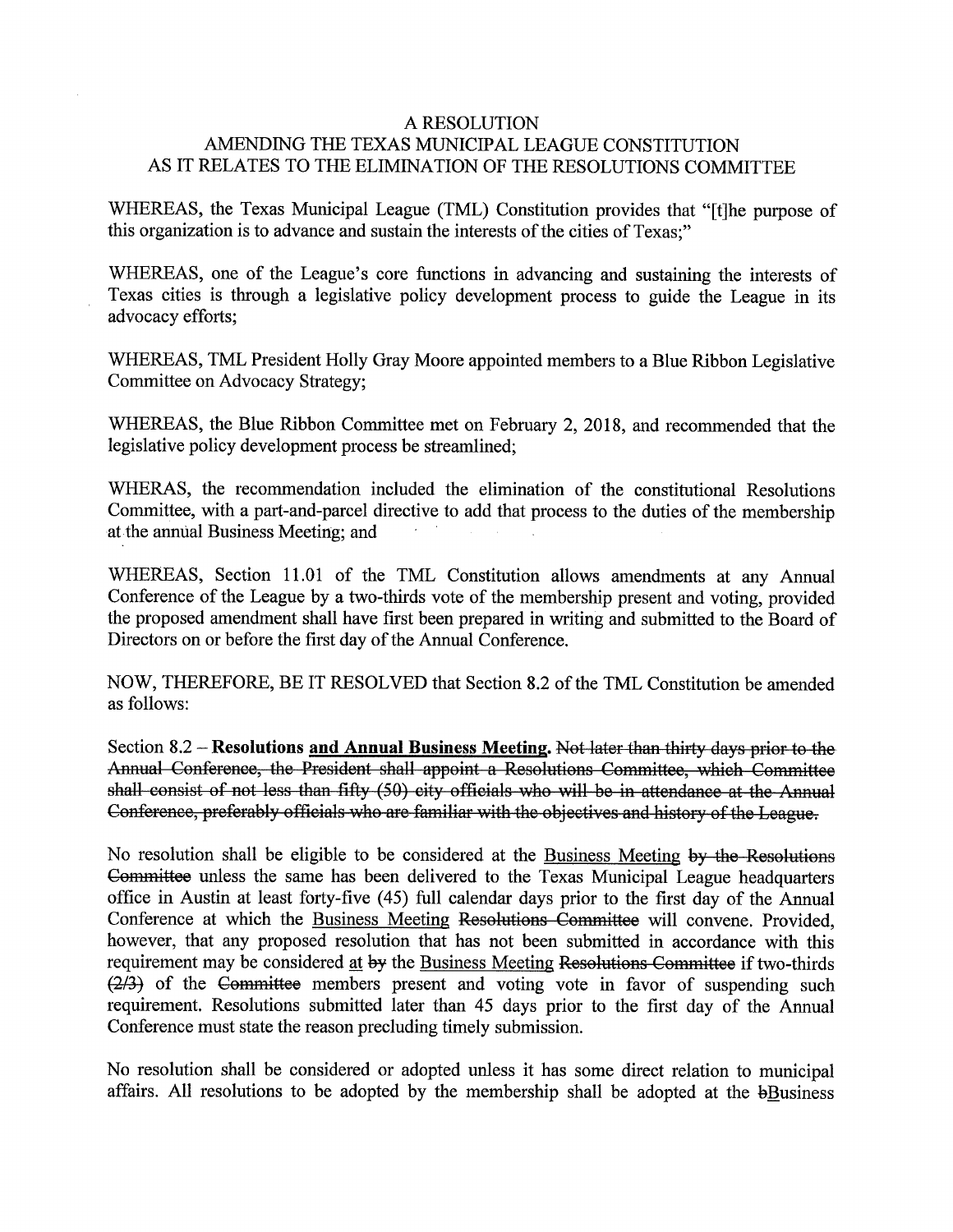mMeeting in the General Assembly at the Annual Conference. Resolutions pertaining to amendments to this Constitution, relative to membership dues or to new affiliates of the League shall, before their submission to the membership, receive prior approval only from the Board of Directors, as otherwise provided in this Constitution; all other resolutions not reserved herein for approval exclusively by the Board of Directors shall be first considered at by the Business Meeting Resolutions Committee except as hereinafter provided. No resolution considered by the Resolutions Committee shall be eligible to be considered at the business meeting of the Annual Conference unless the same shall have been adopted by a majority vote of the Committee members present and voting at the meeting of the Resolutions Committee. A resolution relative to a matter within the jurisdiction of the Resolutions Committee which has not received prior approval of said committee may be offered from the floor and considered by the membership in the business session at the Annual Conference only by a two-thirds (2/3) vote in favor of suspension of the rule requiring prior approval by said Committee.

PASSED AND APPROVED by the membership of the Texas Municipal League this 11<sup>th</sup> day of October 2018, at Fort Worth Texas.

**APPROVED:** 

Holly Gra President

ATTEST:

**Bennett Sandlin Executive Director**